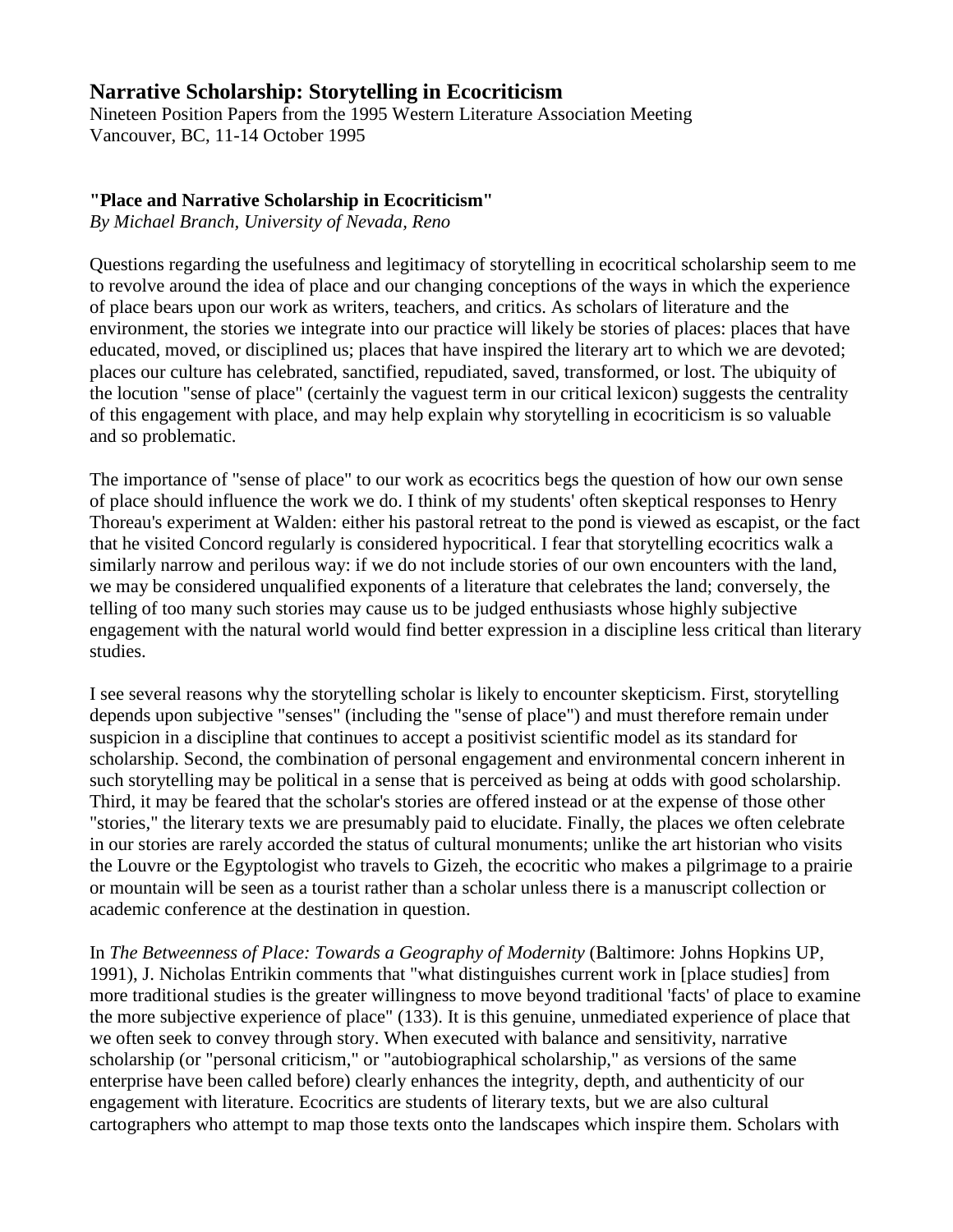intimate knowledge of the places within and beneath the words have stories worth telling, and a standard of scholarship that rejects such stories does so to its own detriment.

### **"Narrative Scholarship"** *By SueEllen Campbell, Colorado State University*

I'd like to shift the terms a bit: to "personal criticism."

In my dissertation-and-then-book, I wrote fairly standard impersonal criticism--about a flamboyantly personal critic, Wyndham Lewis. I found him in his showiest moments entertaining; interesting in a purely left-brain way; intensely annoying; and, in the context of the rest of my life, deeply boring. I wanted my next work to call also on my body, my senses, my heart, what I thought mattered. I looked around me, saw my friend Phil Terrie shaping his scholarly career around a beloved landscape, and thought, Of course!

It was, appropriately, on the deck of Phil's Adirondack cabin that I started thinking about the ways my work in literary theory and my love of wild places might fit together. When I sat down to write about that thinking, an impersonal style seemed ridiculous: these ideas were mine, shaped by my life. Plus I'd already done academic writing and wanted something new. So I framed that essay in a pair of brief scenes, one on Phil's deck, and said goodbye to the pretense of impersonality. Suddenly writing looked like a lot more fun.

My own models? Lewis, I suppose, though I hate to admit it, he was such a jerk. Roland Barthes, certainly. The personal moments in other doers of sweeping theory--Levi-Strauss's autobiography; some of Walter Benjamin's essays. Early on I read Michael Cohen's Muir book and recognized a kindred impulse. His work always seems to me just far enough ahead of mine--in directions I'd like to try--to serve as both an encouragement and a challenge.

Not long ago I was dismayed to find myself assigned to teach our M.A. course in research methods: I'd never taken such a course, my library skills were obsolete, I didn't think I did real research. So I invited a dozen colleagues to come describe for us the messy reality of a recent project. What happened? Every one of them--the theorist, the biographer, the literary historian, the drama critic, the freelance journalist, the memoirist, the novelist--every one of them told us a story about a career, a story about how personal and scholarly lives evolve together, how scholarship and criticism are always informed by family, landscape, personal history, passion. How else would we gather the energy to keep doing this work?

In the context of recent literary theory, of course, these links are not surprising. The stance of objectivity retains little credibility. For years I've asked my theory students to identify the person--and the plot, imagery, characters, setting, themes--embedded in even the most abstruse and ism-y of articles. And then there's the constant annoyance of terms like "creative writing" and "creative nonfiction"--as though criticism didn't require creativity, as though thinking and creativity were mutually exclusive. All good writing is both creative and somehow personal; all of it has a place in the stories of a life; all of it tells stories. Why pretend otherwise?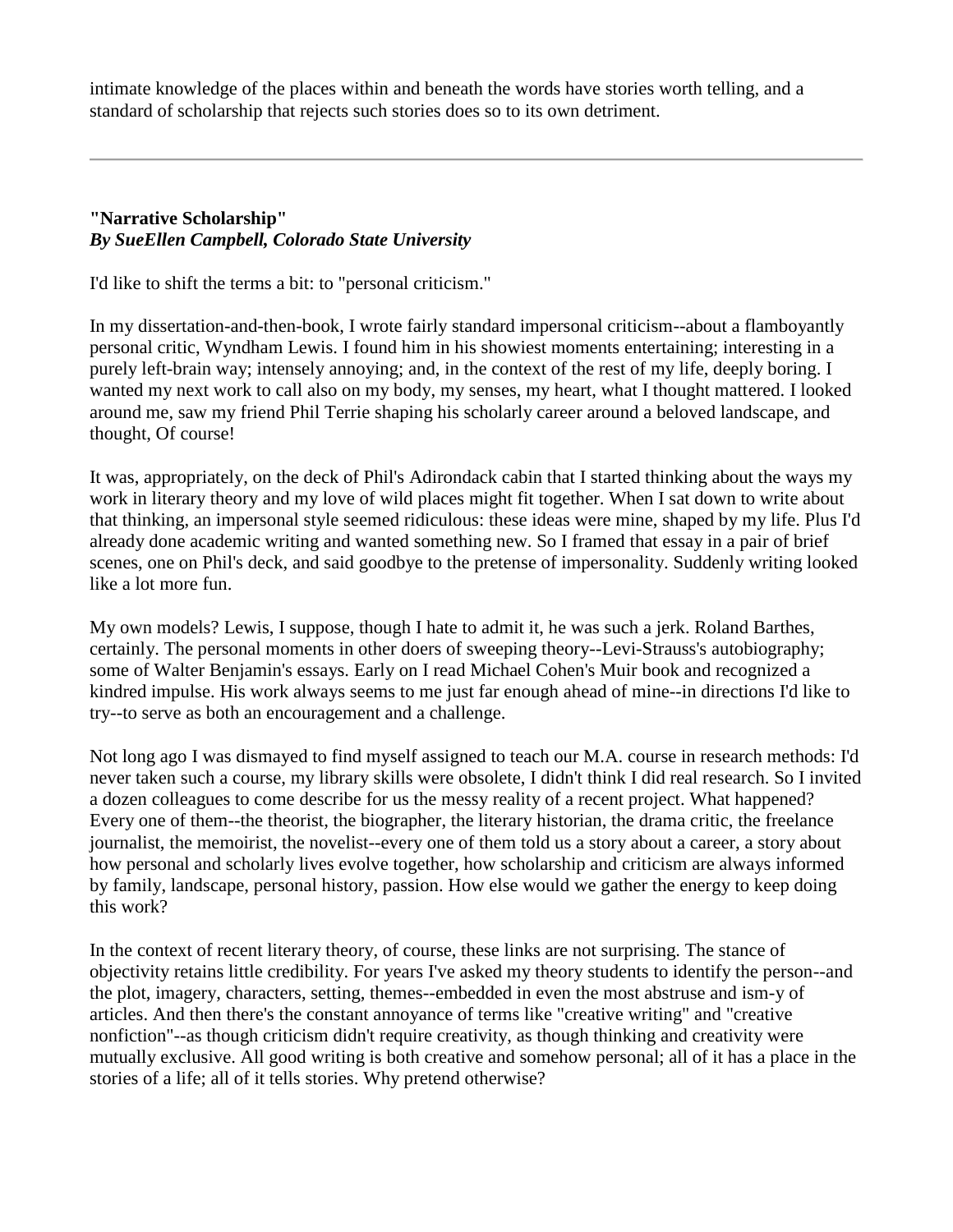For a time I wrote hybrids--personal frames around a fairly standard core. But this, too, began to seem easy, boring. Thus my latest big project, a book about being in wild places. I thought about the wilderness narratives I'd read, borrowed a structure from Roland Barthes, applied all the brain I could muster, set my memory to work, studied old photos, went hiking, got caught in lightning on a high ridge. Then I wrote a set of personal essays--ideas and scenes, the scent of sage, history and mountains, stories of my own life. It was both hard and fun, and my parents liked it.

**"Narrative Scholarship"** *By Michael P. Cohen, Southern Utah University*

> *"If the fool would persist in his folly he would become wise." --The Marriage of Heaven and Hell*

Ecocriticism is, like much contemporary criticism, a form of cultural critique, interdisciplinary in its tools, and its intentions.

My most recent excursion in this direction is an experiment in nordic skiing, specifically training and racing. Questions at hand begin with the following: can skiing be understood as an activity from the inside and outside at the same time?

I might depart from an essay entitled "The Nature of Reality and the Reality of Nature," by Allen Borgmann, in *Reinventing Nature: Responses to Postmodern Deconstruction*. Borgmann speaks specifically of skiing, artificial snow, and socially constructed skiing environments. He suggests that Lito Tejada Flores' version of the downhill history of downhill skiing might apply to a wider present situation. "Skiers, Tejada Flores writes, "have gone from adventure (dealing with uncertainty in a wild mountain landscape) to sport (all-out physical involvement on known terrain) to recreation (the undemanding enjoyment of simple rhythmic movements). Lito may be talking about me.

First, what is the present situation, including the relationship between our present culture and what it perceives as a "natural" environment? Second, how is skiing an interesting field in which to explore this ecology of human and natural? Third, how can we verify or discredit the history Tejada-Flores provides? The answer, I believe, is a double narrative, wherein the writer is both spectator and spectacle, part of and marginal to the activity, complicitous and disaffected; in other words a double perceiver.

**"Embedded Stories: Ecocriticism and/as Autobiographical Scholarship"** *By Diane P. Freedman, University of New Hampshire*

At the ASLE session last year, Scott Slovic described the general field of ecocriticism as "the study of nature writing by way of any scholarly approach or, conversely, the scrutiny of ecological implications and human-nature relationships in any literary text." He also suggested (I'm paraphrasing here) ecocritics seek out and/or produce writing that partakes of the earth, of the senses, that speaks directly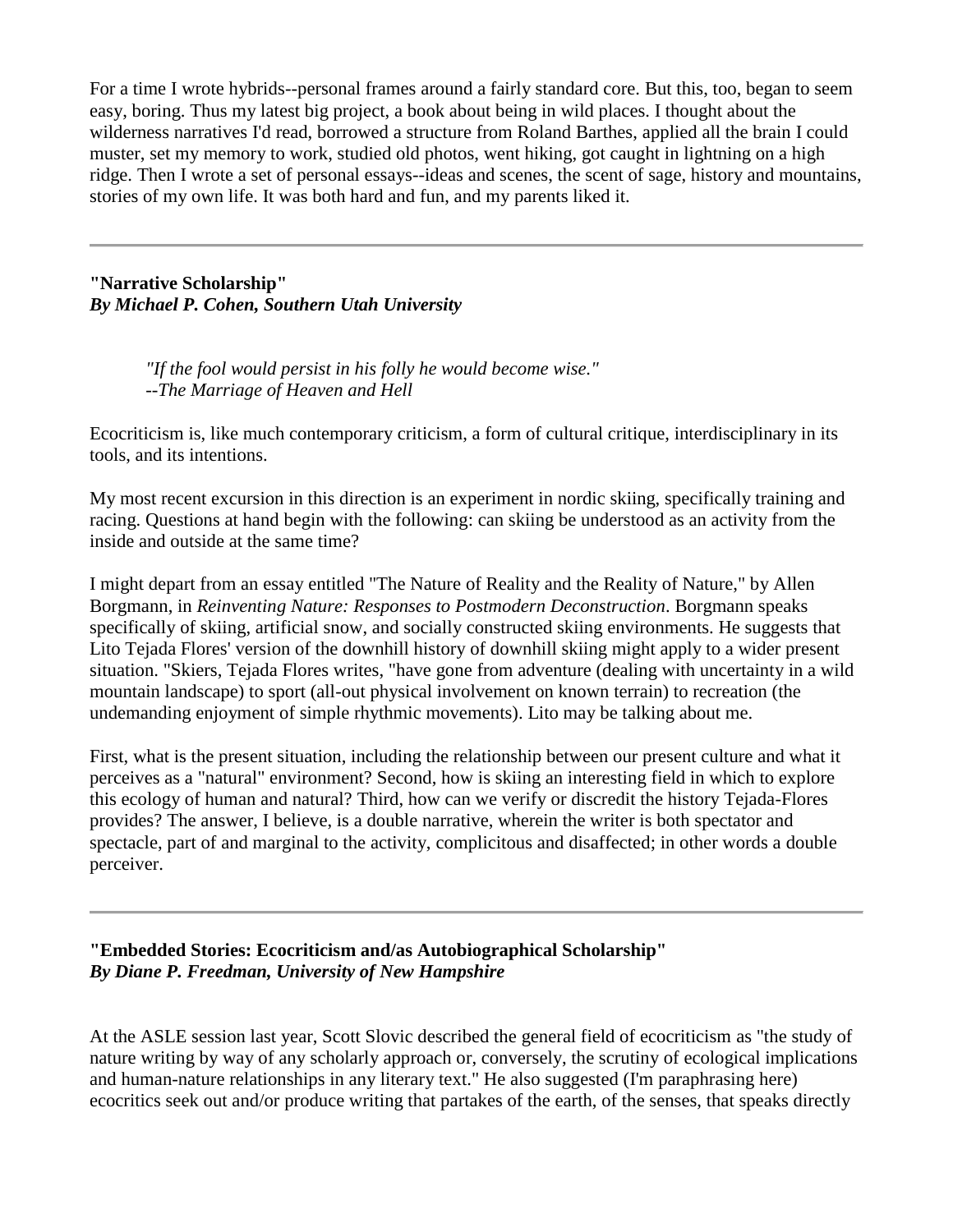(thus saving paper and readers' energy!) through narrative. Ecocriticism might be above all a mode of writer-reader, writer-text, and writer-nature connection.

I have been working on and in a genre I've termed autobiographical criticism or cross-genre, alchemical writing that merges and recycles memory and interpretation, writer and scholar. A braided river of reader-response and feminist literary criticism, autobiographical stories, and creative writing, autobiographical scholarship may also be considered a branch of ecocriticism (or narrative ecocriticism a branch of it) for its focus on the situatedness of the critic or scholar.

One chapter in my first book (*An Alchemy of Genres*, 1992) is even entitled "The Ecology of Alchemy: Recycling, Reclamation, Transformation" [in texts by Marge Piercy, Tess Gallagher, Alice Walker, Susan Griffin, and Carol Ascher et al.]. I wrote then that my point was "not to catalog an exhaustive list of a poet's influences, but to show that Piercy [for example] not only transplants and coalesces many texts and voices in her work but suggests that fact in the imagery of growing things." I noted ecological practice as well as subject of these writings and extolled the virtues of readers responding "in kind." Later, I claimed that for "the other feminist poet-critics discussed ... the homespun, the homestead, and nature similarly conspire to form fertile ground for their communal feminist poetics and politics, their cross-genre work." I cited Diane Wakoski: "Perhaps one of the greatest contributions twentieth-century American women make to poetry is to refuse to let aestheticians and poets forget the body. The earth body, the goddess body, the seasons and cycles, the agrarian root which we must still have even in urban or post-urban culture" ("Bodily Fluent"). I accepted Adrienne Rich's injunction, "Begin with the material. Pick up again the long struggle against lofty and privileged abstraction" (*Blood, Bread, and Poetry*).

Surely these quotations suggest the ecocritical dimensions of a range of autobiographical writers and of my work on them. Elsewhere, I've written and spoken about such diverse texts as Melville's novel *Moby-Dick* and the film *Free Willy* in the context of my own life as a bi-coastal resident, mother of a toddler, and writer-teacher ("A Whale of a Different Color: Melville and the Movies"). The essay double dips, mixing not only story with criticism but autobiographical scholarship with ecocriticism, and the braided form is contagious; I've co-edited two collections in which scholars "read" their lives through their research and read their subject matter through their lives (*The Intimate Critique*; "Nexus"). Returning to New Hampshire from a summer visit to Seattle, thinking about this panel in Vancouver, I wrote:

I see the NW through the screen of the east, eye focusing on the blue heron at Edy's landing on Whidbey Island after seeing my own blue herons on the back-of-the-Mill-Pond swamp on which I live in NH; I notice the quality of water, the coldness of our northern seas east and west, the salt bite. My son dances in the foam, gets as dewy-eyed as I about leaving land or sea to which we've grown accustomed and instantly devoted. He likes to integrate the places he's been or we've been into the places he goes (I think of his tantrum this evening, when he forgot the Bonaire fish he intended to bring up to his climber on the hill in front of our house, by a triple pine tree: he loves things to remember persons and places by, will sleep with my hairband for remembrance--not rue, but baubles and wound rubber band).

Is "narrative scholarship" a sufficient term for an enterprise that, for me, began with poetic attention to the poetry of multi-"ethnic" feminist poet-critics? Although "narrative criticism" is an important way of characterizing the ecocritical/autobiographical-critical enterprise, a newcomer might be encouraged by a list of related terms and writers besides those already mentioned; hence, writings on location (Freedman and Frey, "Nexus"), personal criticism (Caws, *Women of Bloomsbury*), public criticism (Hesse, "Cultural Studies and the New Belletrism"), experimental critical writing or integrative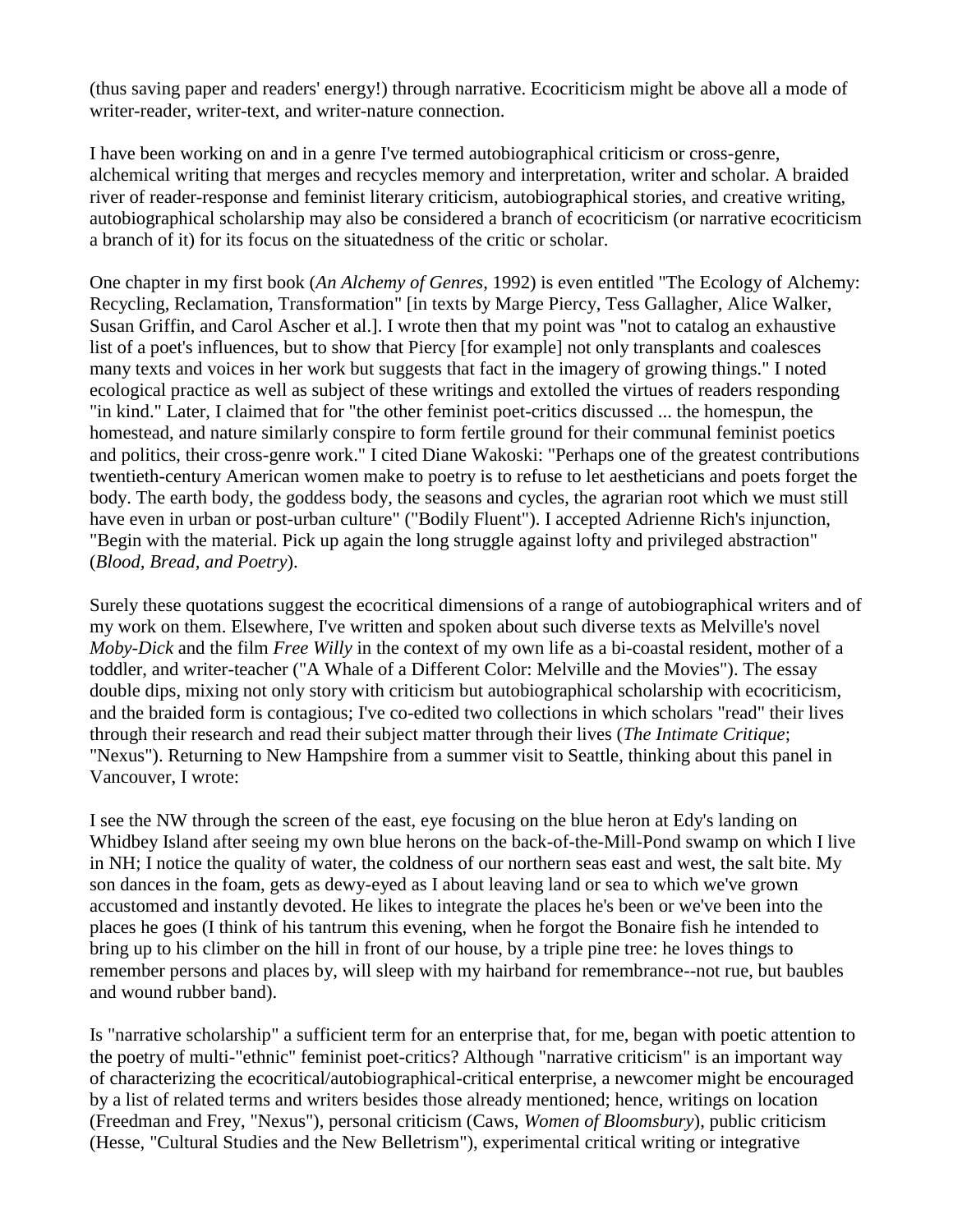writing, (Torgovnick, "Experimental Critical Writing"; *Minnesota Review* interview), personal essay (Lopate, *The Art of the Personal Essay*), or, simply, the [belletristic] essay (see, especially, Atkins, *Estranging the Familiar*). As with ecocriticism, in any case, the ratio of personal narrative to more traditional analysis in any given piece of autobiographical scholarship varies with each experiment.

Why do many of us increasingly teach and write "stories of reading" (Steig, *Stories of Reading*) or of other academic enterprises? For a range of reasons: aesthetic (it's more pleasurable to read, more literary), political (it's more accessible, usable), epistemic (how we know is dependent upon who we are and with what narratives--our own and others--we come to others), self-expressive (if our histories and allegiances are multiple why not our compositions?), and psychological or pedagogic (students learn much by examining how and why they ask and conclude what they do, including learning to write more "naturally" and for a wider audience). Such a pedagogy is socially responsible in its mode of attention and in its future application: engaged, situated, accessible writing has more use-value in the world, especially one with a dismal academic job market.) Of course this list is incomplete and its categories blur . . .

# **"Narrative Scholarship"** *By Mark Hoyer, University of California, Davis*

My scholarly focus over the past several years has been on the portrayal of Native American peoples and their cultures by both Native and Euro-American writers, and on the blending or borrowing of "literary" practices and forms that results from cultural contact. Storytelling in Native cultures combines theory and practice and often serves the function of criticism. The storyteller is at once artist and "literary" (or cultural) critic. Although I am not Native American, I often incorporate storytelling as part of my critical practice, as a way of honoring a Native way of "doing criticism" and of breaking the bonds imposed by the subject/object, expert/audience and critic/artist dualisms inherent in the traditional mode(s) of Western literary practice. Because personal experience directs not only what but also how I read, and ultimately how I interpret the stories that others have told, I use personal narrative not necessarily to put forward my story as "evidence" for any "case," but rather to establish the very basis from which arises the possibility that I could have conceived of such a "case."

By utilizing personal stories as part of my critical practice, I seek to follow the lead of not only contemporary Native American storytellers and critic/writers (e.g. Momaday, Silko, Vizenor, Sarris), but also Euro-American scholars of Native American literatures (e.g. Jahner, and Krupat, who suggests that a Native "critical practice" be seen "as internal to an evolving literary practice" [*Ethnocriticism* 195]). My personal stories are not meant primarily to justify, glorify, preach, or otherwise establish normative guidelines in either individual lives or scholarly practice. They are, instead, an attempt to place myself critically (though criticism always seems to possess one or more of those secondary characteristics enumerated above). As Stephen Greenblatt has written (in *Learning to Curse*) about his tendency to use anecdote and personal narrative,

. . . [S]elf-expression is always and inescapably the expression of something else, something different. A recognition and an understanding of the difference does not negate self-expression ... but it does help one see more clearly where in the world one's identity comes from and what kinds of negotiation and conflict it entails. . . [T]he narrative impulse in my writing is yoked to the service of literary and cultural criticism; it pulls out and away from itself. (8)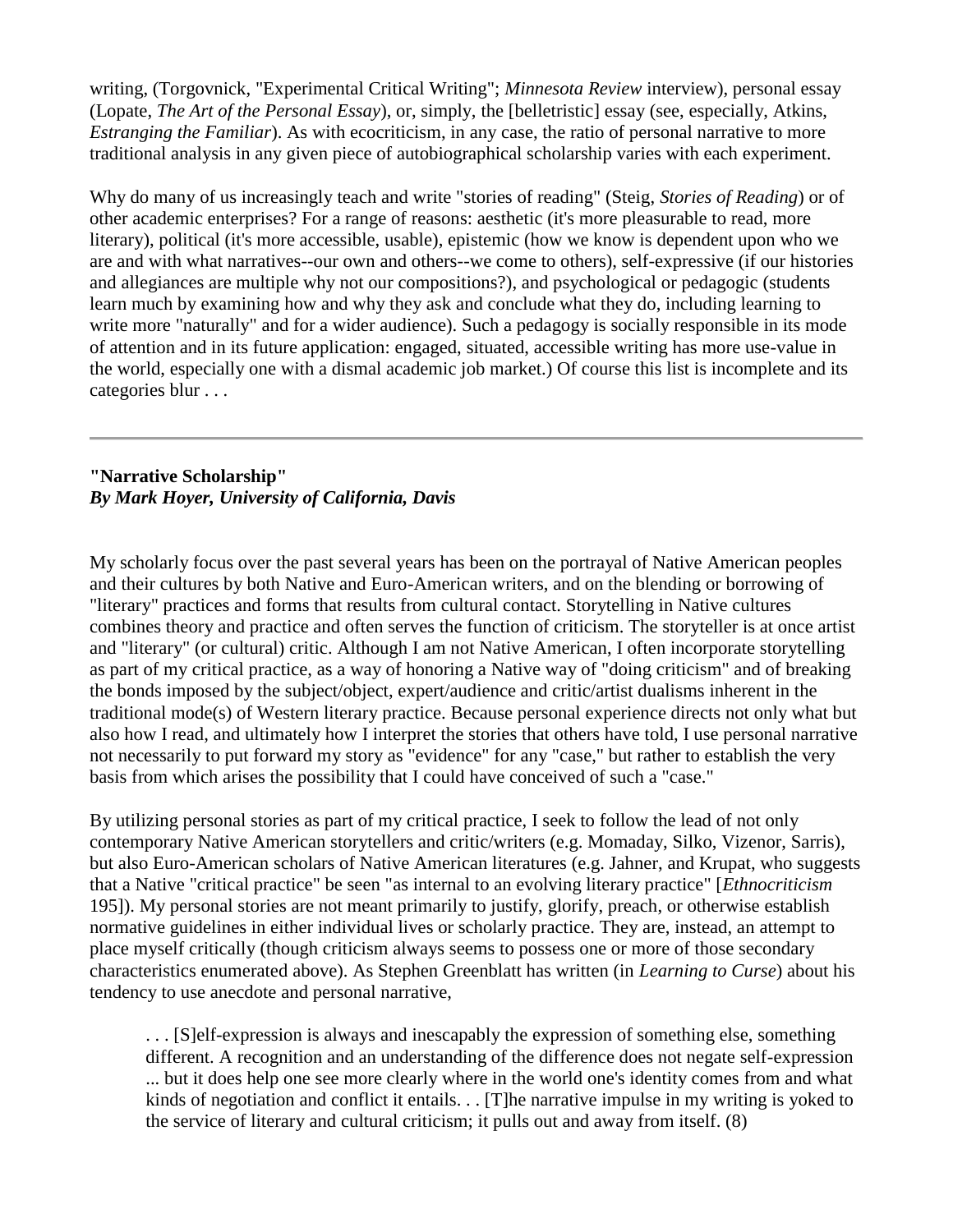The justification that Greenblatt offers here might help critics--and particularly those critics dealing with Native cultures and materials--avoid what Greg Sarris (in *Keeping Slug Woman Alive*) has pointed out as a problem in the practice of Native American literary criticism, a problem he attempts to avoid in his own critical practice by returning to his Native storytelling roots. Though Sarris is here referring to critics dealing with Native American authors, I believe the same concerns are justified in dealing with non-Indian authors (e.g. Mary Austin, John G. Neihardt) who rely heavily on and incorporate Native cultural material in their writing:

Some critics do consider the ways certain Indian writers mediate, or make use of, their respective cultural backgrounds or specific themes considered to be generally "Indian." But those critics do not seriously consider or reflect upon how they are making sense of and putting together the writers' cultural backgrounds and the writers' texts. They attempt to account for the interaction represented in the texts, but not for their own interactions. They might, for example, attempt in their various approaches to locate and account for an "Indian" presence or "Indian" themes in a text, but they do not consider how they discovered or created what they define as Indian. (123) Personal stories can be part of an attempt, then, to account, at least in part, for how the critic discovers and creates what s/he defines as "Indian."

### **Narrative Scholarship: Storytelling in Ecocriticism** *By Gretchen Legler, University of Alaska, Anchorage*

Although narrative scholarship is useful to ecocritics and popular among them it is by no means relevant only to ecocritics. In fact, let's not forget where it started--with feminist literary scholars who were frustrated with the objective, disembodied voice in literary criticism and who began to do "narrative scholarship" or "autobiographical criticism" partly as a mode of resistance--a challenge to the institution of academia. Some of the "poet-critics" (a term used by Olivia Frye in *An Alchemy of Genres*) whose examples we may use for guidance include Jane Tompkins, Olivia Frye and Frances Murphy Zauhar, Nancy Miller, Jane Gallop, Rachel Blau DuPlessis, Audre Lorde, Adrienne Rich, Nancy Mairs, Gloria Anzaldua, bell hooks, and Susan Griffin. These practitioners of narrative scholarship have taken a lot of professional "heat" for writing about themselves in their theoretical work.

From the beginning there have been lines drawn between those who practice narrative scholarship and those who do the "real" thing. But, obviously, questions about the value and uses of narrative scholarship are ultimately questions about the value and uses of different knowledge claims. In ecocriticism we don't get any closer to the "real" truth about human relationships with nature by writing narrative scholarship or autobiographical criticism. What we do when we adopt these critical modes is we make evident another element--the complication of the writer's/scholar's subjective experience, which is normally camouflaged in "non narrative" scholarship. This is the most valuable thing about narrative scholarship--revealing the agent or author of the criticism--like drawing back the curtain on the Wizard of OZ. Revealing the agent of criticism makes it possible to add a whole new layer to the criticism itself--a discussion of the notion of experience as it relates to the idea of nature (nature as the source of material truth). In this way, every piece of narrative scholarship is a radical challenge to the critical establishment. Every piece of narrative scholarship is a challenge to Euro-American notions of objectivity, the self, knowledge and language.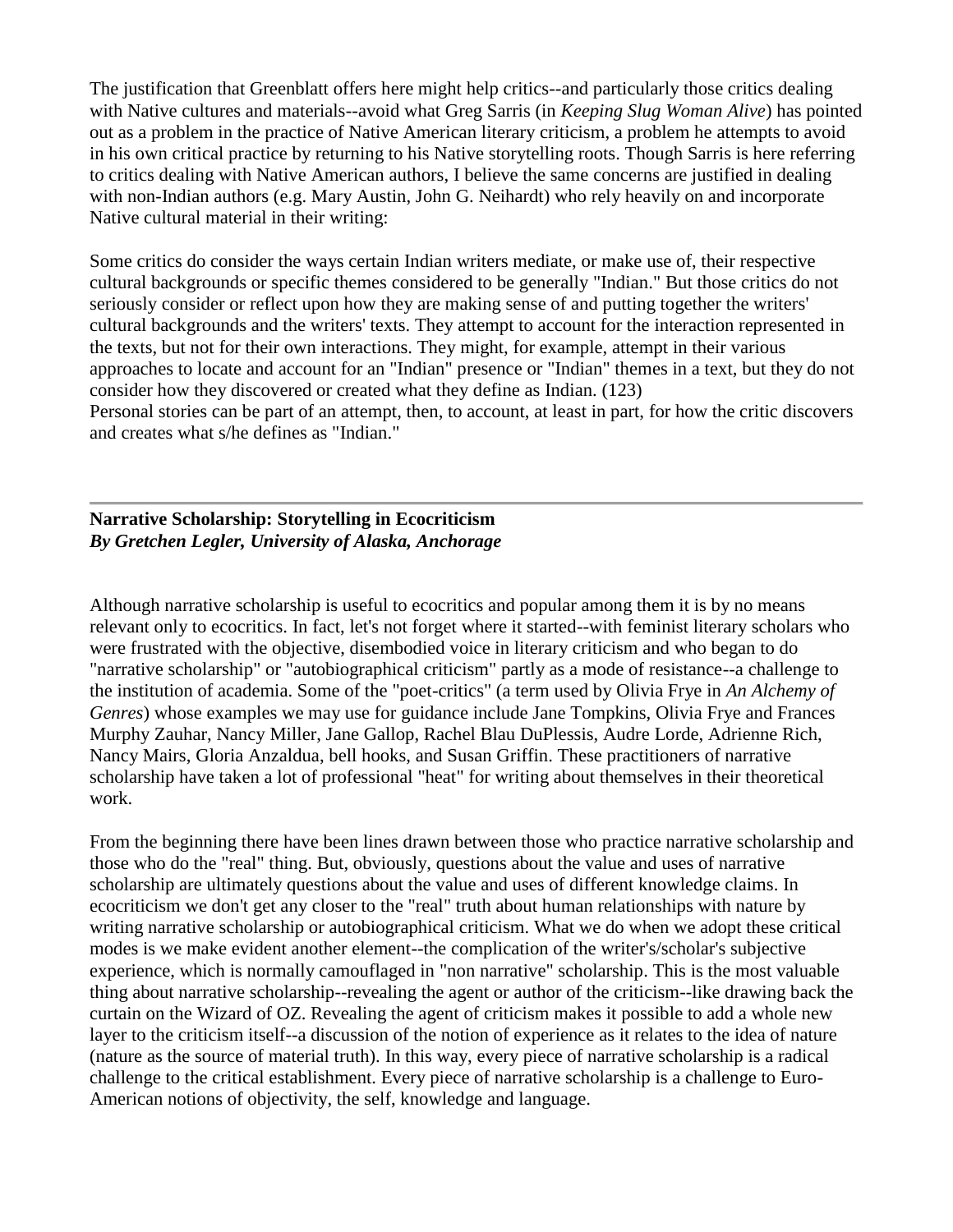Narrative scholarship implies the combination of personal narrative with literary criticism--the presence of the "I" as critic. Narrative scholarship, then, has something in common with creative nonfiction. Canadian writer Myrna Kostash has remarked that the most important aspect of creative nonfiction and what sets it apart from other forms of literature is that the "I" is present and accounted for and also accountable as a material political agent in the piece of writing and in the world. Creative nonfiction draws upon/demands a material or erotic intelligence in addition to an abstract intelligence. The same might be said for narrative scholarship.

Another important strength of narrative scholarship is that it develops a different relationship with "the text" than traditional literary scholarship. It assumes the political power of the text--both creative and critical. It assumes that stories about human relationships with the natural world make a difference in the way we act. Ecocritics who take narrative scholarship as their mode involve themselves in the moral realm.

Narrative scholarship is key in ecocriticism, if one of the things we are doing is calling into question the whole relationship of knowledge, of language and the self to nature and what is natural. Narrative scholarship, especially if it involves personal narrative, is about border crossing--crossing the line between writer and scholar, while also calling into question the entire net of relationships between the material and the abstract. The underlying premise of autobiographical criticism is that a scholar's critical eye is rooted in her political, social. erotic materiality. In narrative scholarship we make our influences visible and we use them as pivots around which we perform our criticism.

# **Errant Thoughts on Narrative Scholarship: Storytelling in Ecocriticism** *By Glen Love, University of Oregon*

After some thirty-five years in college teaching and the attendant publishing of criticism, I included, last year, in an introduction to a novel by Vancouver Island writer Roderick Haig-Brown, my first piece of what I now understand to be "narrative scholarship." It was an autobiographical incident about going to Campbell River as a teen-ager to meet Haig-Brown, my model outdoorsman, and then getting cold feet, fearing to knock at the great man's door, and returning home, defeated, to Seattle. Perhaps similarly inhibited, perhaps even now a captive of my early training in the New Criticism, schooled to accept the sanctity of authors' texts, I still consider the inclusion of that anecdote in an introduction to Haig-Brown's book, something of a D-double-daring act. (And here I am at it again!)

Despite my timidity, I can, on reflection, justify, with a necessary qualification, the integration of stories and scholarship, especially when the subject is nature writing:

Justification #1: Heraclitus wrote, "The waking have one common world, but the sleeping turn aside each into a world of his own." Nature writing, it seems to me, invites us, as does realism, to address the common world. (Is it only coincidental that the the massive assaults to the environment have occurred during the last few decades, when realism has been in literary disfavor?) Though storytelling could easily lead us toward romance and fantasy--the dreamer's private world--the emphasis in nature writing, as in realism, is necessarily upon the common world, shared experience, the system that works, wherein the stories of the critic may complement and enhance those of the author. For me, in the best nature writing eco outweighs ego, though both are present. For me, nature writing and ecocriticism are never far from the common world, the real world. (And, yes, there is a real world.)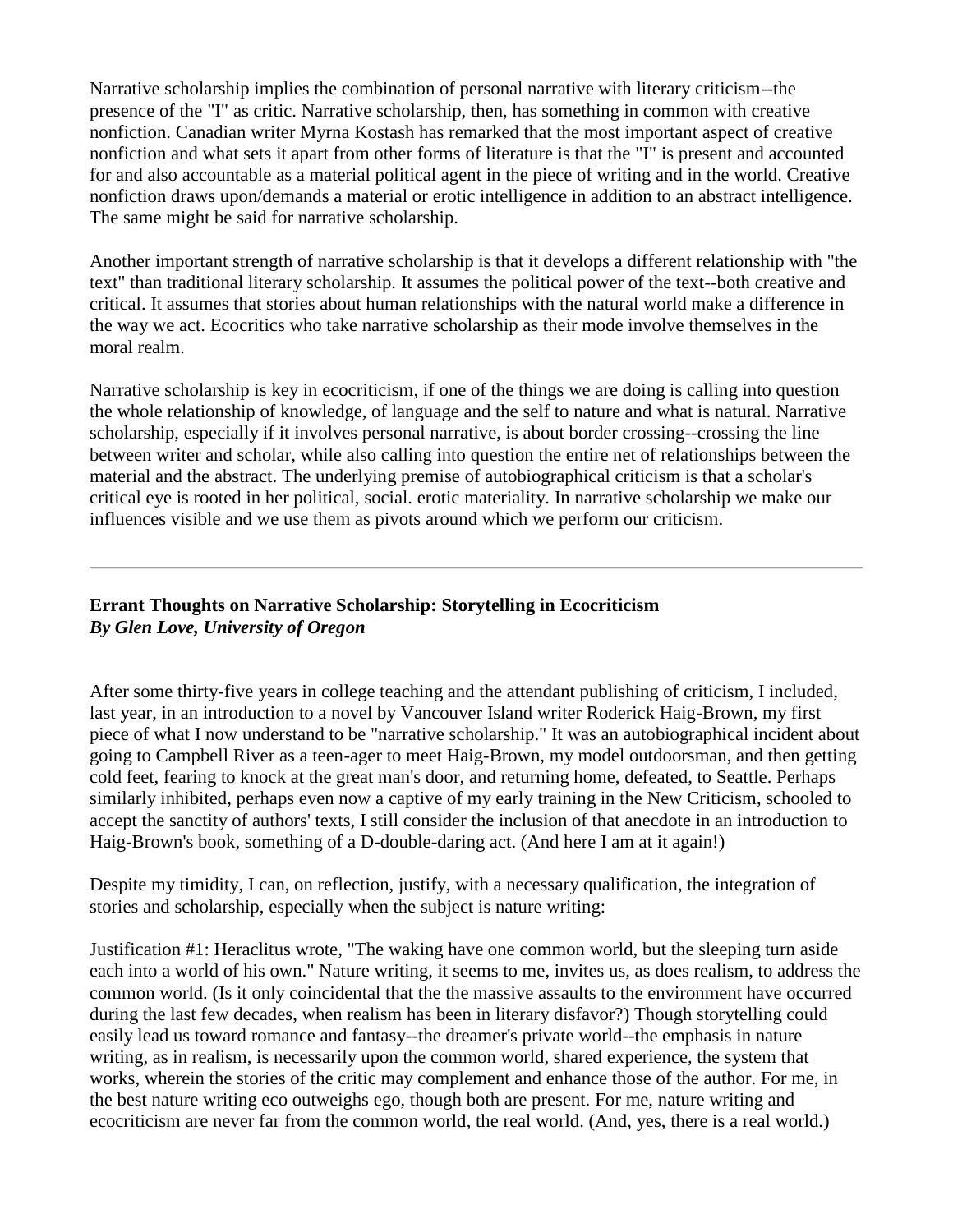Justication #2: Since natural history (in the form of systematic or scientific observation) and personal response (in the form of autobiographical record) form the alternating rhythm of most nature writing, and since the discourse of both of these activities is essentially narrative, it is not surprising that narrative might makes its way into much of the related ecocriticism. Imitation is the sincerest form of flattery. Why would we spend our time on the works of Thoreau, Dillard, Haig-Brown, except that we love them, and wish others, through our praiseful attention to them, to do the same?

Qualification: But why do we love them? Because their stories are better than most, almost certainly better than ours. Their stories have won their way in the world; ours have not. However emboldened we may be by the reader-response theorists, a respectful attentiveness as to who is who, and who has done what, would seem to me to be a prerequisite to the practice of narrative scholarship. Most of us would prefer to be artists, rather than critics. (Was it Mencken who defined a historian as a failed novelist?) Some few make the transition from critic to artist. In our field, I think of Joseph Wood Krutch and Norman Maclean, both of whom began as professional readers--critics--of literature, and who went on to become artists whose works we now study. But they made their way on their own hook, on the strength of their own stories. Others of us may do the same, but the odds are long.

#### **Why Ecocritics Tell Stories** *By Ian Marshall, The Pennsylvania State University, Altoona*

We tell stories because we have learned from our teaching to show as well as tell, to illustrate points with anecdotes, examples, experience, so that even the guys in the back of the class wearing backwards baseball caps will pay attention.

We tell stories because we believe in an ecology of reading, where literature, life, and theory are interpenetrating, inter-dependent, inter-connected, a web, each strand informing and helping us understand the others, everything hitched to everything else.

We tell stories because we sense that literature is "equipment for living" (in Kenneth Burke's phrase) and also that our lives are equipment for understanding literature, and theory.

We tell stories because we enjoy our friends' bemused disbelief when we submit grant proposals for ecocritical "research" that involves a backpacking trip to Ktaadn in Thoreau's footsteps. We enjoy telling those friends that our next project will be a comparative study of beer in world literature.

We tell stories because we have to admit that there's a grain of truth, maybe a whole sheaf, in what an anonymous reviewer wrote in rejecting a grant proposal, wondering if we are seeking simply to get our vacation paid for. For we are idealists, and we believe that both our work and our play can take place in the same realm.

We tell stories even though our grant proposals are turned down because we tell stories.

We tell stories because we admire creativity and good writing, and not just from afar.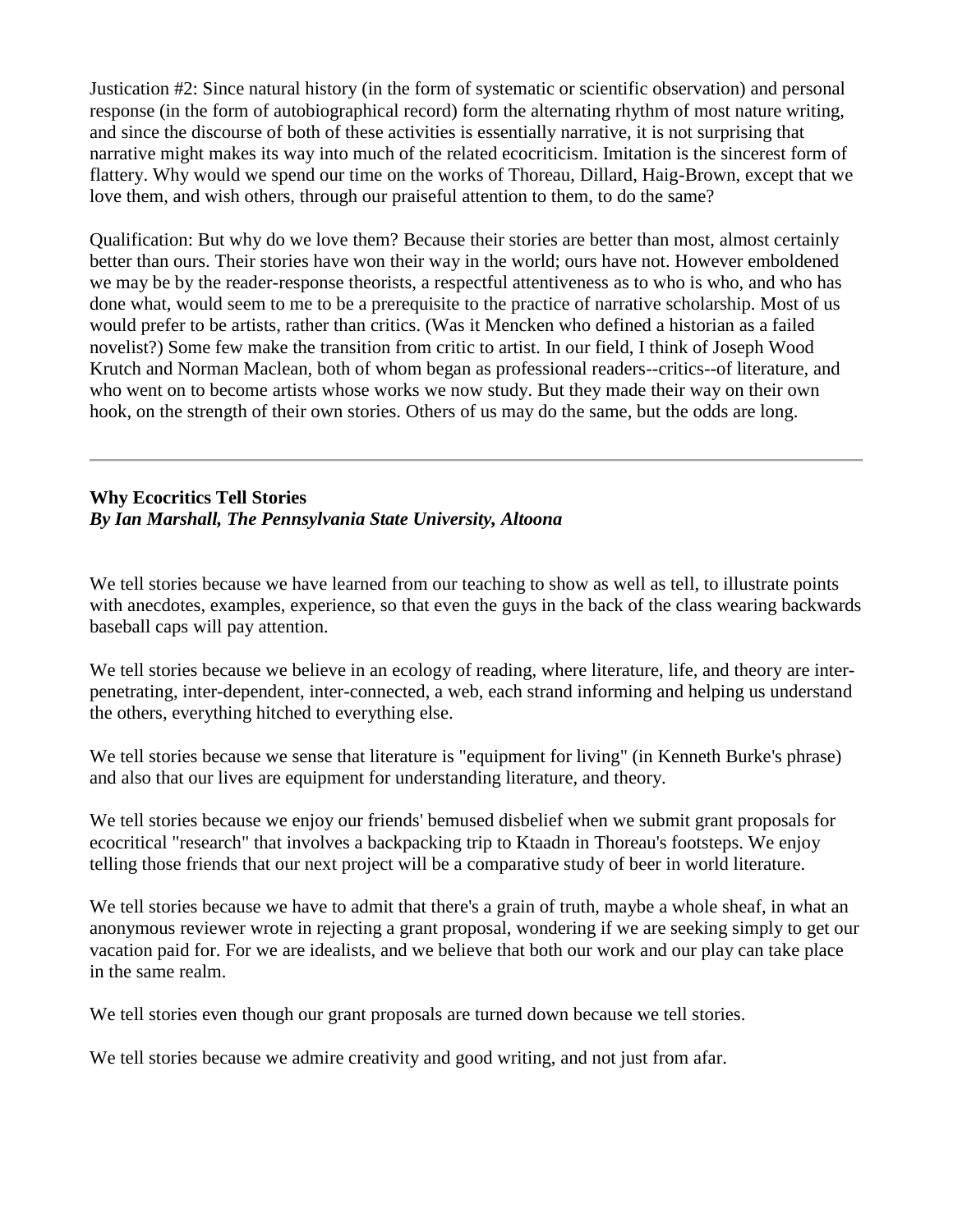We tell stories because we are tired of the adversarial stance that permeates not just human relations with nature but the critic's relations with other critics and with readers, as if readers need to be conquered by superior logic, or contained in the critic's particular ideological box.

We tell stories because we like to roam, and ramble, and that's what essays are supposed to do (see Montaigne, follow his path, go over Montaigne and see what you can see), and we know that writing too is a kind of journey, an exploration, every story line a trail, and we welcome the companionship of readers.

We tell stories because we put into practice the post-structuralist, neohistoricist theory that all readings are situated and subjective. So we may as well reveal just where we are situated.

We tell stories because we see sense in the feminist argument that the personal is political. And the personal is more interesting.

We tell stories because they bring thoughts and theories back to earth.

We tell stories because, as Gary Paul Nabhan says, that's how environmental education traditionally has taken place, back when "Story had not yet been sequestered in books, nor had pertinent knowledge about the natural world been reduced to 'facts' ritually presented by members of a scientific priesthood."

At the same time, we tell stories because we are comfortable with science. admiring as we do writers who are conversant with it, who neither fear nor loathe it, and so we are not desperate for the "scientific" validity supposedly attached to the deadeningly impersonal tone and the thesis/support model of writing that mimics the format of a lab report.

We tell stories because we believe that writers are influenced by places as well as texts, and that they too should be explored.

We tell stories because we check original sources--the forests where bookstuff comes from before being penned up in libraries.

We tell stories because neither our minds nor our bodies nor our souls can be contained by the concrete walls--or are they abstract walls?--of a library.

But we also tell stories because our time spent in libraries tells us that's what language is for, for a library is if nothing else a repository of stories.

We tell stories for so many reasons that I have to use this ridiculously small font to fit them all on one page, and we've barely begun.

We tell stories because we are breaking down the barriers between subject (writer) and object (of study).

No, that's not it, we tell stories not to break barriers but to make connections between subject and object, we are verbs, we do, we tell.

We tell stories.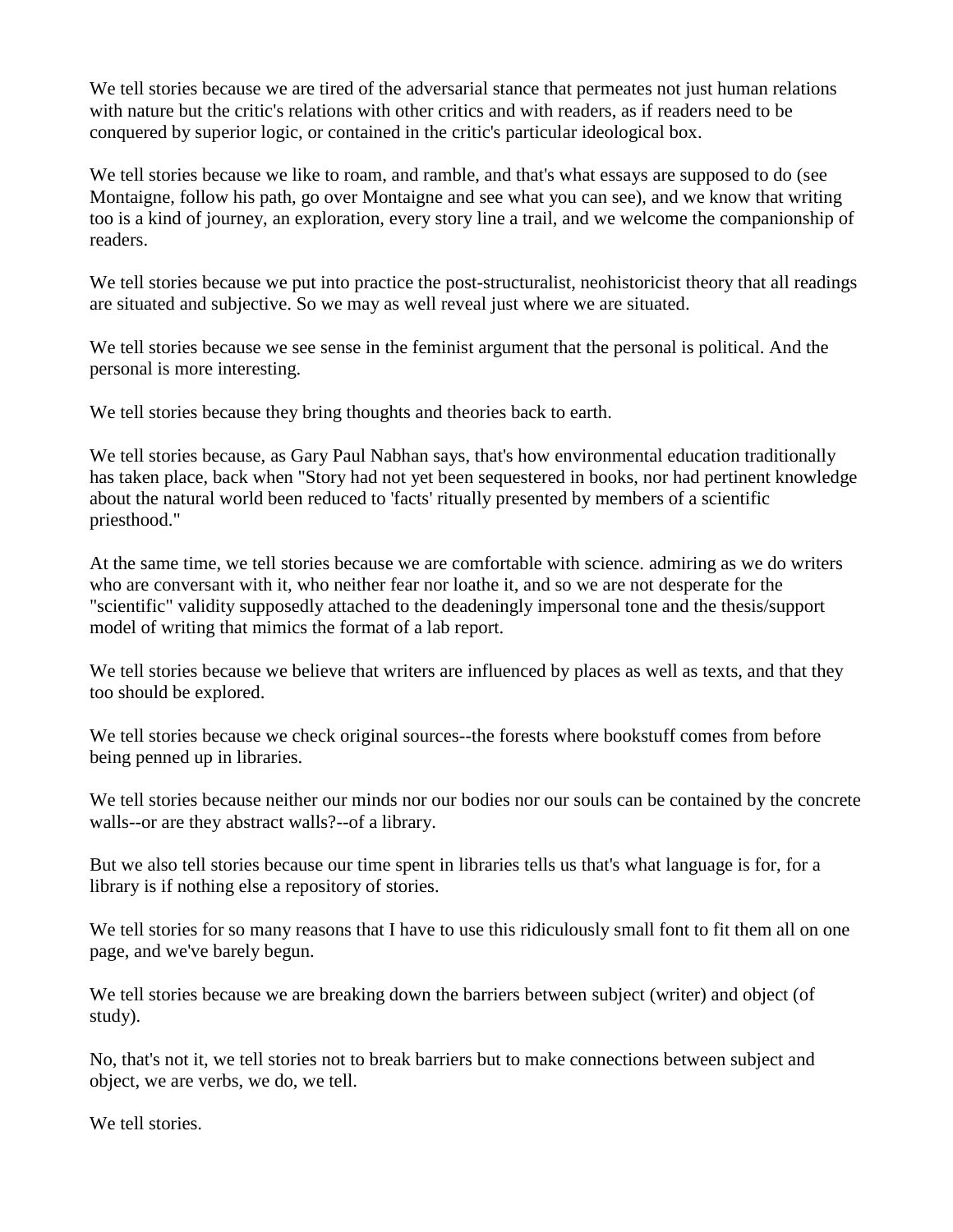It's what we do.

At least, that's how it seems to me.

### **Incurring the Wraith** *By John P. O'Grady, Boise State University*

We all have our ghosts, I suppose. And because none of us "is an Island" unto ourselves, we often share our ghosts. This whole question "What is narrative scholarship?" is the latest form of a revenant that has been haunting literary criticism in Western culture since at least the time of Aristotle. What is a ghost? I like to think of it as any bit of unfinished communication, a connection that failed to establish. In the web of our conscious relations--both human and non-human--the ghost is a missing strand. To put this in terms of depth psychology, one could say that ghosts are the unconscious and usually invisible weavings of missing strands (of which there are many) in the web of consciousness that forms a world. And a world is always whole, whether perceived or not.

What is the nature of this ghost, which rises up as a question: "What is narrative scholarship?" What tattered dispatch lies behind this query? Actually it's a ghost "in disguise"--perhaps for safety's sake- the same one who haunts all literary critics, who is more familiar perhaps in the form of another question: "What is literary criticism?" All the other questions we might raise on the subject of "narrative scholarship" are subordinate to this. Use casuistry or good manners to deny it and we will be left chewing on that old scholastic chestnut: "How many angels can dance on the head of a pin?" (Those who call themselves "ecocritics" are already familiar with this ghost, in the form of the debate over whether nature is "essential" or "socially constructed.")

What then is literary criticism? Louise Rosenblatt offers a fine description: "In the basic paradigm for literary criticism, the movement is from an intensely realized aesthetic transaction with a text to reflection on semantic or technical or other details in order to return to, and correlate them with, that particularly apprehended aesthetic reading." Rosenblatt redirects attention back to the experience of reading; literary criticism, according to this model, is itself a dynamic literature of reading experiences. There are as many kinds of reading experiences as there are readings. Notice how I say "readings" and not "readers," for one is not the same reader of *Moby Dick* in 1995 that one was in 1975. You can't step into the same text twice. In an ideal realm, one could say that a literary critic is a highly self-aware reader. The goal: to know oneself, or at least be working on it. Do you see where all this is leading? "What is literary criticism?"--that question too is a ghost in disguise. "I know you!" we must now say to the ghost, which suddenly reveals itself as another question: "Who am I" Press harder: Who is the "I" that asks "Who am I?" There are many ghosts, but they are all one ghost.

And what about narrative scholarship? It's just another method in our meaning-making activities. Sometimes it works, and sometimes it doesn't, just like any other experiment in the extended investigations that constitute a life. The risk we always run is that we might get lost in the haze of our own imaginings. Which is to say the ghosts will hold us in thrall. Narrative scholarship, if that indeed is what I am sometimes perceived as doing, is a way of working with the ghosts.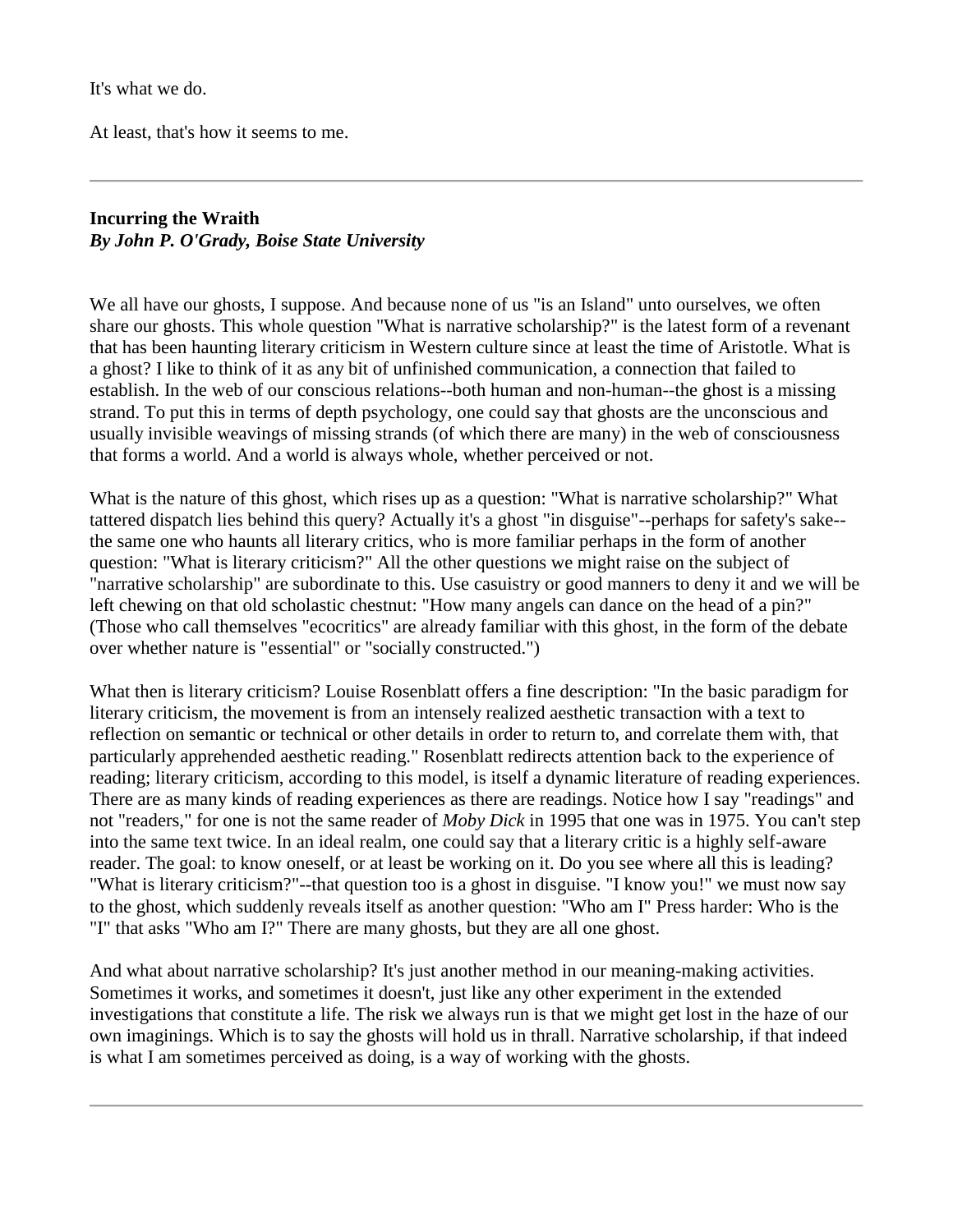### **Narrative Scholarship By Rebecca Raglon, University of British Columbia**

Narrative scholarship offers up the rather frightening prospect of thousands of professors suddenly beginning to offer up their "stories" to an unprepared public. Imagine every book beginning with a "story" about the inner feelings of the author as he or she approaches such fundamentals as library research. Imagine every learned conference filled with story tellers skirting around the central topic: why discuss Thoreau when we can "share" our "feelings" about Thoreau? or listen to yet another melancholy re-visit to Walden Pond? The point is, why assume that professors' stories are going to be intrinsically interesting, worthy, uplifting, funny, or any good at all? For good stories shouldn't we turn to good writers: poets, novelists, storytellers and playwrites? Why do we need a narrative about a mountain ascent to contextualize an academic's critical approach to John Muir? Surely more relevant contextual information can be found in even a casual perusal of the contributor's notes found in any scholarly journal: "Dr. Doe is a professor of English at Blarney College." We instantly know that Dr. Doe a) has read a lot of books, b) has a steady salary, c) has ample leisure to pursue outdoor activities and d) is probably not a world-renowned storyteller. What more contextualization is needed? Finally, we might wish to ponder the wisdom of encouraging our students to become adept in "narrative scholarship." After sifting through the revelations of their "peak" wilderness experiences, their intimate thoughts of life, death, nature, birth, wonder, sex and whatever else they might chose to write about, who is going to be comfortable affixing a dreaded "C+" to such heartfelt efforts? Until the academy itself thoroughly changes, then, "narrative scholarship" is bound to be nothing more than a selfindulgent exercise.

#### **Narrative Voices: Past to Present** *By Ann Ronald, University of Nevada, Reno*

For many nineteenth-century writers, literary criticism and cultural commentary were synonymous. Such major figures as Thomas Carlyle and Matthew Arnold sought intellectual connections between the two, engaging their readers in the historical milieu of the past and the sociological complexities of the present as well as the essays, novels, and poems of Europe, England, and America. Along with rigorous analysis, they filled their prose with stories, vignettes, pointed allusions to their friends and foes. Their successors, early twentieth-century humanists like Lionel Trilling for example, did the same. Only with the advent of the so-called "new" criticism did the critic lose his narrative voice.

When I was in graduate school (she said, switching to her own voice), my Northwestern professors indoctrinated me into a theoretical environment hostile to the impersonal textually-analytic Chicago School. The battle lines were clearly drawn. On the south side, a text reigned supreme; in the suburbs to the north, cultural contexts were just as important as words on the page. 'They' were to grow into third-generation I.A. Richardses and R.S. Cranes; 'we' were to be latter-day Matthew Arnolds (or Matthew-inas, as the case may be). 'They' were to be the critic as luminary; 'we,' the critic as conversationalist.

For more than half a century—I believe until feminist voices sounded a different 1970s tone—the Chicago approach prevailed. Certainly I felt out of sync as I tried to build an assistant professor publication record and found editors excising my first person pronouns and stifling my narrative impulses. Now, however, times have changed. A host of late twentieth-century voices—feminist, Marxist, new historicist—has swung the pendulum back. Constructionists, deconstructionists, and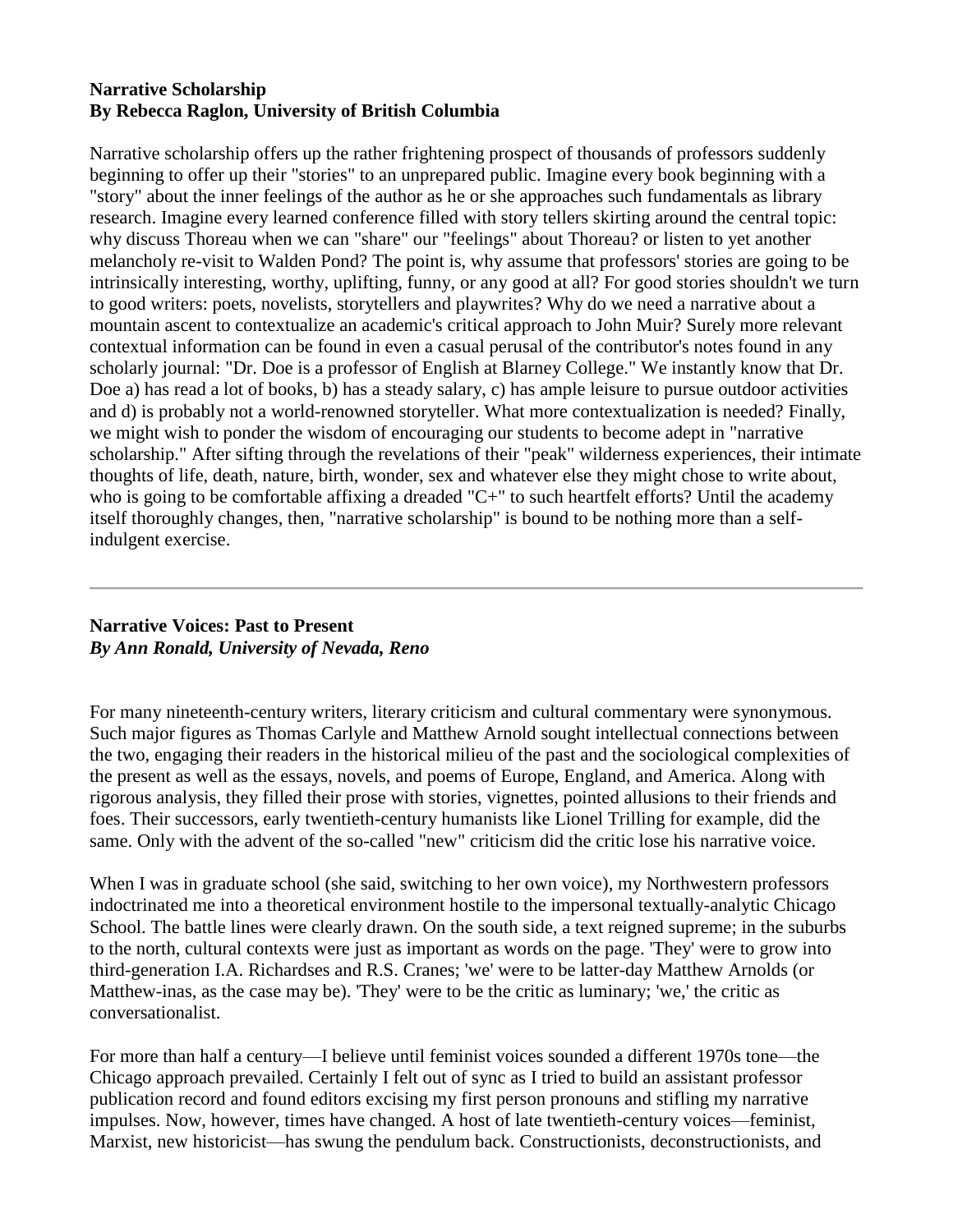postdeconstructionists are swinging on the pendulum too, but I personally think the most effective 1990s critics are those with intellectual connections back to Arnold and Carlyle--men and women whose readings of literary texts weave anecdotes and personal experiences together with observations on culture and society, thinkers who write with voices of their own.

We are the logical next step. Backpackers, climbers, hikers, bikers, birders, environmentalists, ecologists, lovers of what is wild, readers, writers, thinkers, dreamers and do-ers—we are walking Matthew Arnold out of England, packing his Kelty with Thoreau, Edward Abbey, Annie Dillard and Gary Snyder, filling his senses with grizzlies, granite, sagebrush, spotted owls, prairie dogs, open-pit mines, cheat grass, tamarisk, slickrock, snowmelt, and wolves, while guiding him along the High Divide. Along the way, we're talking to him, telling him stories, too.

### **What is Narrative Scholarship and Why Is It Relevant to Ecocriticism?** *By Suzanne Ross, St. Cloud State University*

As I prepare to write this statement about narrative scholarship and its role in ecological criticism, I am aware of two things simultaneously—a memory and a sound. I am recalling the quick, downhill walk away from an impending thunderstorm that I took with a friend last spring during which we talked about this thing called narrative scholarship. The seed ideas for this statement were planted in my mind on that walk. I can still see my friend ahead of me on the trail, hear my friend's words. Walking and talking, walking and talking, they were the means by which the ideas were coming. At the moment and in the midst of my recollection, I listen with one ear to the rhythmic purr-breathing of a cat in the chair behind me. Dependably, he is my companion when I sit down to write. My memory of a past walking conversation and the present sound of a companionable cat are mutually relevant because they signal interests and commitments in my scholarship. These links in potential narratives work to join my actual life in the material world here and now with my study of literary representations of human understanding and action within what Neil Evernden calls that "great amorphous mass of otherness that encloaks the planet."

My efforts at scholarship of any sort, whether this statement or an essay I recently wrote about Sally Carrighar's representations of the "self-worlds" of other animals, inevitably take place in lived contexts. They are informed, even motivated by my past and my present, my experiences, my desires, and my commitments. I want the parts of my life to cohere. And most relevantly to this discussion, a means of making my professional work, ecocritical scholarship, authentically congruent with the whole of my life experience.

The literature we cherish speaks of the interconnectedness and interdependence of all life and seeks to reveal the embeddedness of human life in the life of the world. Narrative scholarship seeks to embed scholarship in life. By tracing the disparate connectivities between texts and life experiences, literature and the world, it is clearly ecological. The stories we tell reveal the ways in which we ourselves are woven into the world and how our work as scholars is but one form of human action within the world. Our stories provide the central terms by which scholarship is anchored to life as well as the terms on which the value of that scholarship can be judged.

I believe that scholarship of any kind, but ecocritical scholarship crucially so, must be grounded, bound to the earth. Narrative scholarship seeks to do this by situating ecocritical theory in life practice; theory and practice are thus tested against and informed by one another.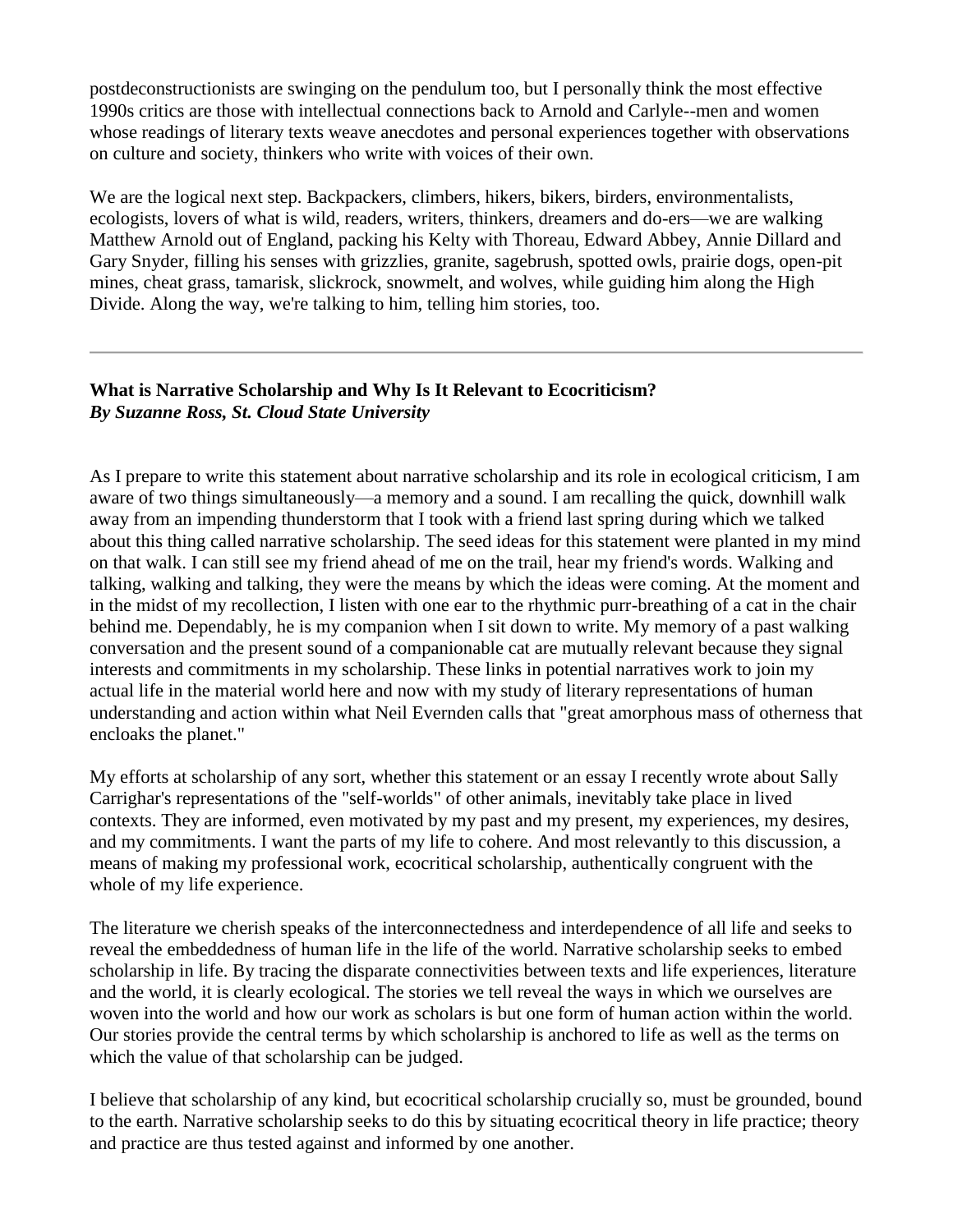Narrative scholarship is about engagement with the world. It is about giving—time, energy, and effort, whether emotional, physical or intellectual. It is about field work and volunteer work. It is about publicly and complexly linking one's sense of oneself with a scholarly project. It is a way of saying, "I stand here."

Narrative scholarship is about intimacy within the world. Knowledge is born of intimacy. As is compassion. Narrative scholarship is a way of saying, "I stand with." Perhaps it's a way of wearing our hearts on our sleeves. For that reason, it is about both advocacy and risk.

Just as Barry Lopez has described the traditional role of story in human life—that it functions to bring the interior landscape into accord with the exterior landscape, narrative scholarship seeks to anchor the scholarly act in the world. Its goal is to embed scholarship authentically in life. In so doing, it reveals the particular experiences, desires, commitments that motivate and shape each scholarly act. Really, what I'm trying to say is that narrative scholarship is about love.

### **Narrative Scholarship** *By Kent Ryden, University of Southern Maine*

In high school composition classes—when I was doing time in high school, at any rate—students are taught never to use the word "I" in a piece of academic writing. Ideas create themselves, it seems, and are to be presented on the page in the disembodied voice of absolute, abstract Truth. The less evidence of actual human involvement with the words on the page and with the thoughts behind those words, the better. Who cares about you, anyway? Just give me the facts.

You would think that literary scholars would have gotten away from this kind of thinking with the demise of the New Criticism—you know, the belief that a literary work is a self-contained artifact, that all meaning lies within the text itself, and that any biographical, historical, or other contextual factors are irrelevant to interpretation. These days, we critics have learned to view texts within as many relevant contexts as possible—all texts, that is, except our own critical writings. How critics came to their interest in a subject, how they continue to interact with and think about that subject--in other words, how personal experience and engagement have shaped and continue to shape a scholar's thought and practice--is still seen as decidedly secondary if not irrelevant to the august work of critical exegesis. (These readers are out there. I know. While many reviewers have appreciated the way I incorporated personal reflections into my *Mapping the Invisible Landscape: Folklore, Writing, and the Sense of Place*, others have taken me to task for what they have seen as excessive self-indulgence if not rampaging egotism. For some readers, a little Ryden goes a very Iong way.)

As it happens, the book I wrote is about how people discover and assign meaning in their geographical surroundings and how they communicate that meaning to others. This scholarly interest grew out of a lifetime of experiencing landscapes and places (as I like to say, scholarship is a great way to legitimize your hobbies), and as I was shaping my thoughts for the book—a process which necessarily and frequently took me out of doors—I found that certain of my experiences corroborated some important themes that I wanted to develop. In short, my life was seamlessly connected to my scholarship, and it seemed artificial and unnecessary to break them apart for the sake of a book. Furthermore, my experience seemed to me to help demonstrate the truth of what I was writing about. Am I any less of a "folk," or any less legitimate a writer, than the people I was studying? Was my testimony any less valid than theirs? I felt that my experiences might help readers to recognize similar episodes in their own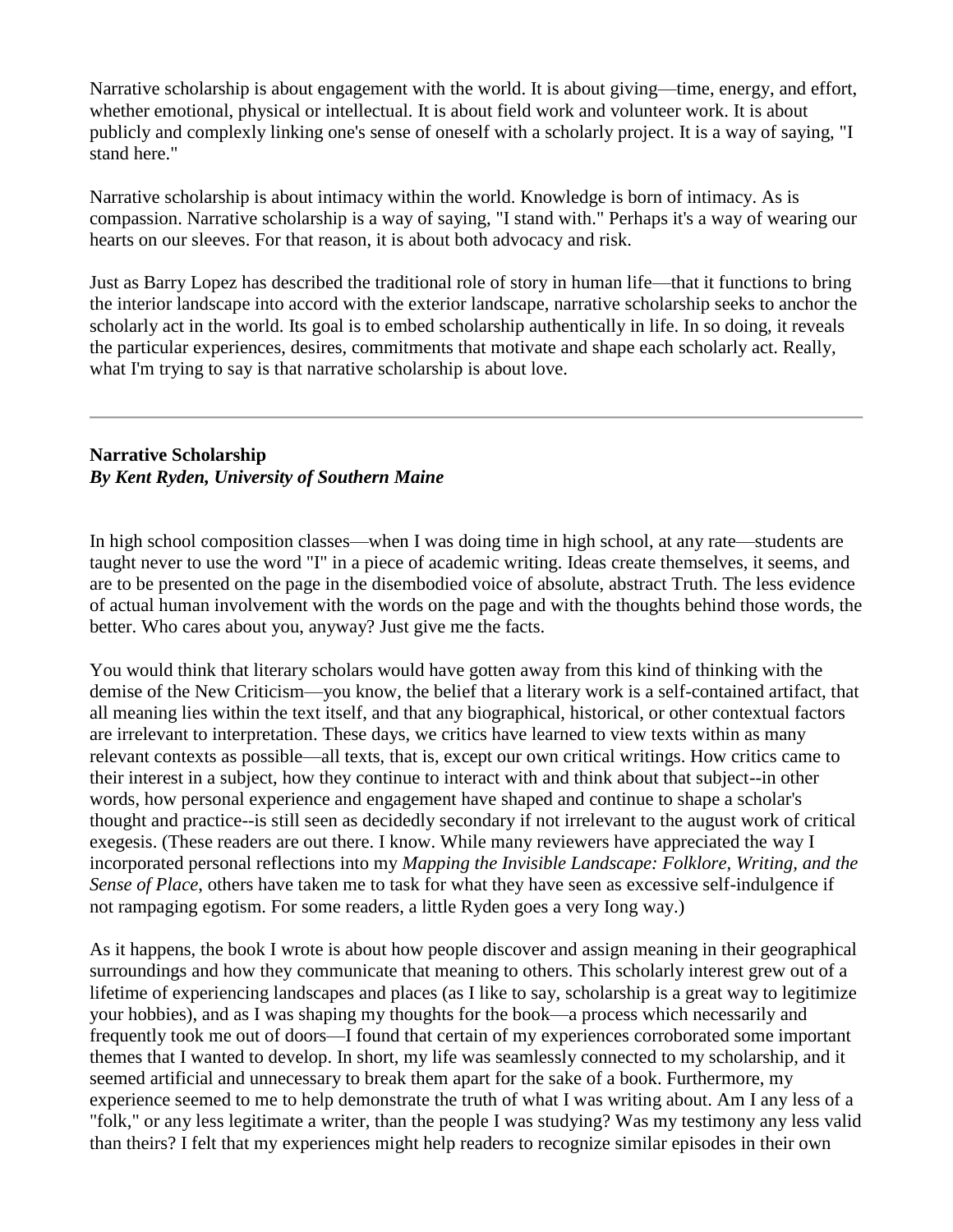lives, or might at least get them to reflect on their own relationships to the places that surround them. My personal narratives, I hoped, would help make my book more persuasive, more grounded in the way people actually inhabit the earth, not weaken its impact or be a distraction.

I think it's a little disingenuous to pretend that a scholar's—any scholar's—work doesn't grow somehow out of deeply personal factors, and isn't maintained and furthered by those same factors. We poor bastards who end up as college professors don't choose our fields and specialties just for the hell of it, or because that's where the jobs are, or because we think it's a great way to make money and meet girls. We do what we do because we like it, because it fits in with what has interested us most about the world around us and about being human, because some life experience or bundle of experiences lit a fire that somehow managed not to get extinguished in graduate school. A scholar who takes the time to narrate some of that past or present experience shows us where the book or article came from, deepening its resonance and vitality, showing us how it derives from the passions and patterns of one life and inviting us to fit it somehow into our own lives. We see that the work is not just an empty academic exercise and pay close and sympathetic attention.

This is perhaps another way of saying that narrative scholarship, as we're calling it, raises and addresses issues of credibility and authenticity. Narrative scholars, we think, actually care and aren't just grinding the stuff out; they have been personally engaged with the subject at hand; they must then feel a special obligation to think and write about their topic carefully and respectfully; they are believable. Addressing these issues is perhaps more important in ecocriticism than in, say, the sciences, where it's hard to publish without actually observing something, be it a star or a cell or a rock formation. You can, on the other hand, still write intelligibly about literature and the environment simply through reading the literature. As far as I'm concerned, though, a piece of ecocritical writing is qualitatively better and richer if the writer shows evidence of actually having gone outside and become physically and emotionally engaged with the environment at some point, if he or she demonstrates some awareness that the literary work under discussion grew out of an experience of nature and can best be appreciated and understood in that same spirit. None of the above is to say that personal anecdote should replace rigorous, informed analytical thought, of course; rather, it is a suggestion that we be willing to reconnect scholarship to its experiential wellsprings, that in writing out of our lives we can write more effectively into the lives of others.

### **Narrative Scholarship** *By Stephanie Sarver, University of California, Davis*

How do I define narrative scholarship? As I see it, traditional academic writing, as opposed to narrative scholarship, lays claim to "objectivity" through its invocation of "fact." This factuality is reflected in citations, which document the research that informs the writing. As scholars, we acquire our credentials through evidence of our research; this evidence earns our readers' trust by providing them with enough information to confirm that we are not "making up stories." But as post-modern scholars, we all know that all academic writing is, to some extent, a story, i.e., a thoughtful selection of information arranged in a way that will lead readers to certain conclusions. In traditional academic writing, the storytelling is extracted from the text and submerged in a parallel narrative of footnotes and citations—the scholars "tale" of research. The story behind the text is implied, rather than overtly acknowledged.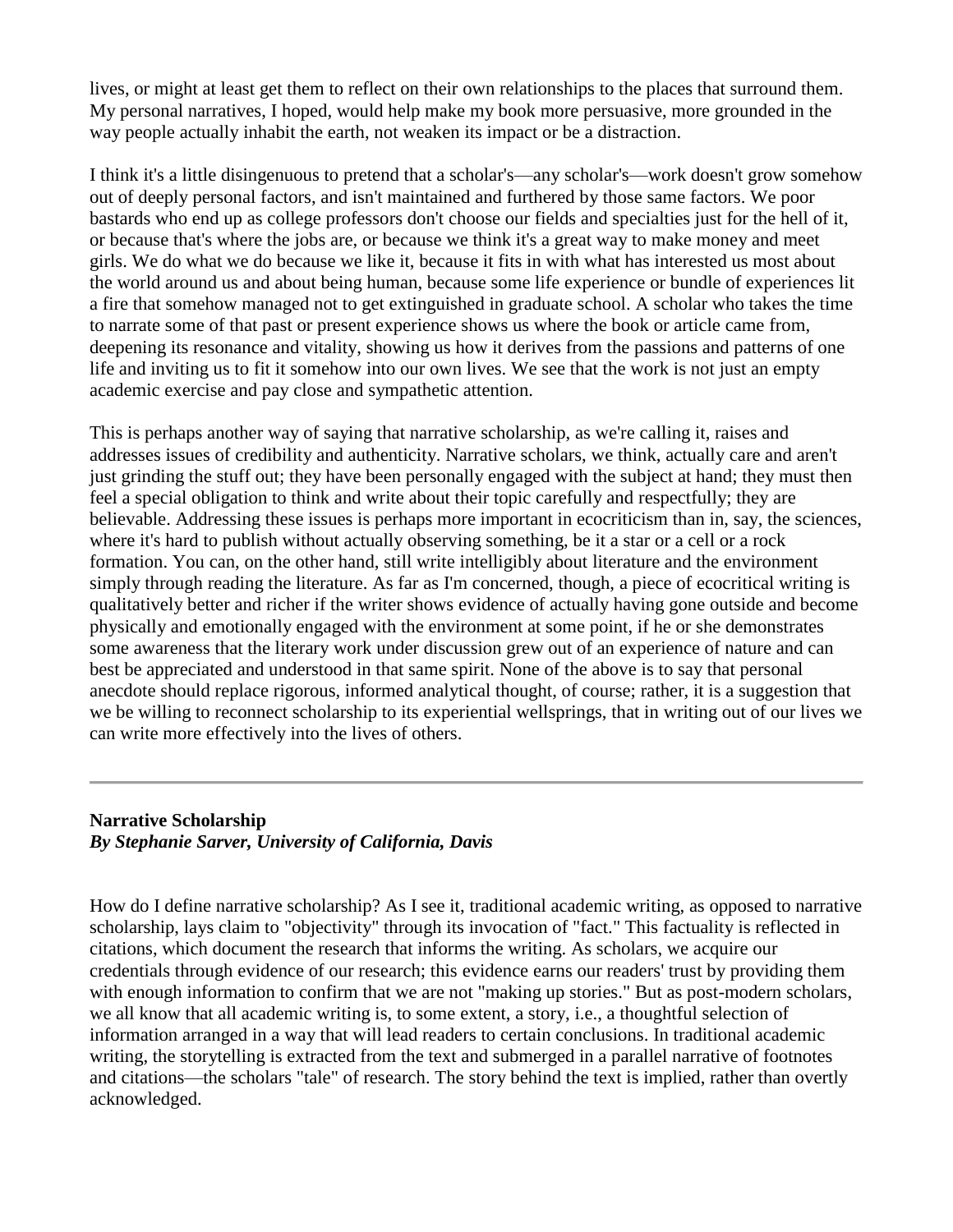Narrative scholarship may lift the parallel narrative of research into the text, where we participate in the authors' process of discovery and analysis. As its name suggests, narrative scholarship may serve a didactic function, informing by way of a story. When the story deals in facts not easily corroborated by the reader, it provides evidence that nonetheless allows us to trust in the writer's authority. The reliable narrative scholar includes enough information to reflect a careful consideration of the topic discussed, which can be corroborated by the research and experience of others. Effective narrative scholarship is grounded in a rigorous scholarly method, that is, the writer knows her subject, either through research or experience, and this knowledge is reflected in the text, into which the "scholarship" has been artfully woven. Narrative scholarship may blur the arbitrary line between objectivity and subjectivity, between the scholarly and the creative. Given this, the range of works that might be defined as narrative scholarship is broad: I count Stephen Jay Gould's *Wonderful Life* in this category, as well as John McPhee's *Encounters with the Archdruid*, and Gary Paul Nabhan's *The Desert Smells Like Rain*. And then there are such works as Gary Snyder's *Practice of the Wild* and Gloria Anzaldua's *Borderlands/La Frontera*, which hang on the cusp between narrative scholarship and creative narrative.

So what's the problem with narrative scholarship? It may require work of its readers. If the work forgoes footnotes and citations of sources, and if we are reading as scholars, we must be diligent in our analysis. We may have to search for arguments and evidence. In identifying potential problems I find myself with several questions: How do we know that a writer of narrative scholarship is reliable? If narrative scholarship challenges the categories of objective and subjective, how do we distinguish scholarship from art? (For example, how do we make sense of such works as Carlos Castaneda's Don Juan tales?)

Narrative scholarship defies conventional notions of what academic writing should look like. When it looks like a story, we may be inclined to dismiss it as entertainment; when it situates the writer smackdab in the middle of the text, it may challenge the notion of scholarly objectivity. These questions point not only to the problems, but also to the strengths of narrative scholarship: it overtly acknowledges the difficulty of writing from an objective point of view. Its very structure acknowledges the story-telling dimension of writing; when the writer makes her presence evident in the text, she clarifies her point of view, giving the reader useful information by which the text can by understood and interpreted. Most important, by situating information and insights within the structure of a narrative, a writer can transform the abstract into the concrete through example and illustration without necessarily losing the important elements of observation, analysis, and criticism. The biggest risk of narrative scholarship, as I see it, is that it can stray too far into the personal, becoming confessional, self-conscious, and even trivial; or it can slide too far into the narrative, or story, and thereby lose its scholarly dimension. Nonetheless, artfully executed, narrative scholarship seems to be a great way to move away from the often dry, lifeless prose of traditional scholarly writing. In speaking to our imaginations, it can carry us along a path that educates as it entertains.

#### **Narrative Scholarship** *Don Scheese, Gustavus Adolphus College*

"Man—let me offer you a definition—is the storytelling animal. Wherever he goes he wants to leave behind not a chaotic wake, not an empty space, but the comforting marker-buoys and trail-signs of stories. He has to go on telling stories. He has to keep on making them up. As long as there's a story, it's all right. Even in his last moments, it's said, in the split second of a fatal fall—or when he's about to drown—he sees, passing rapidly before him, the story of his whole life."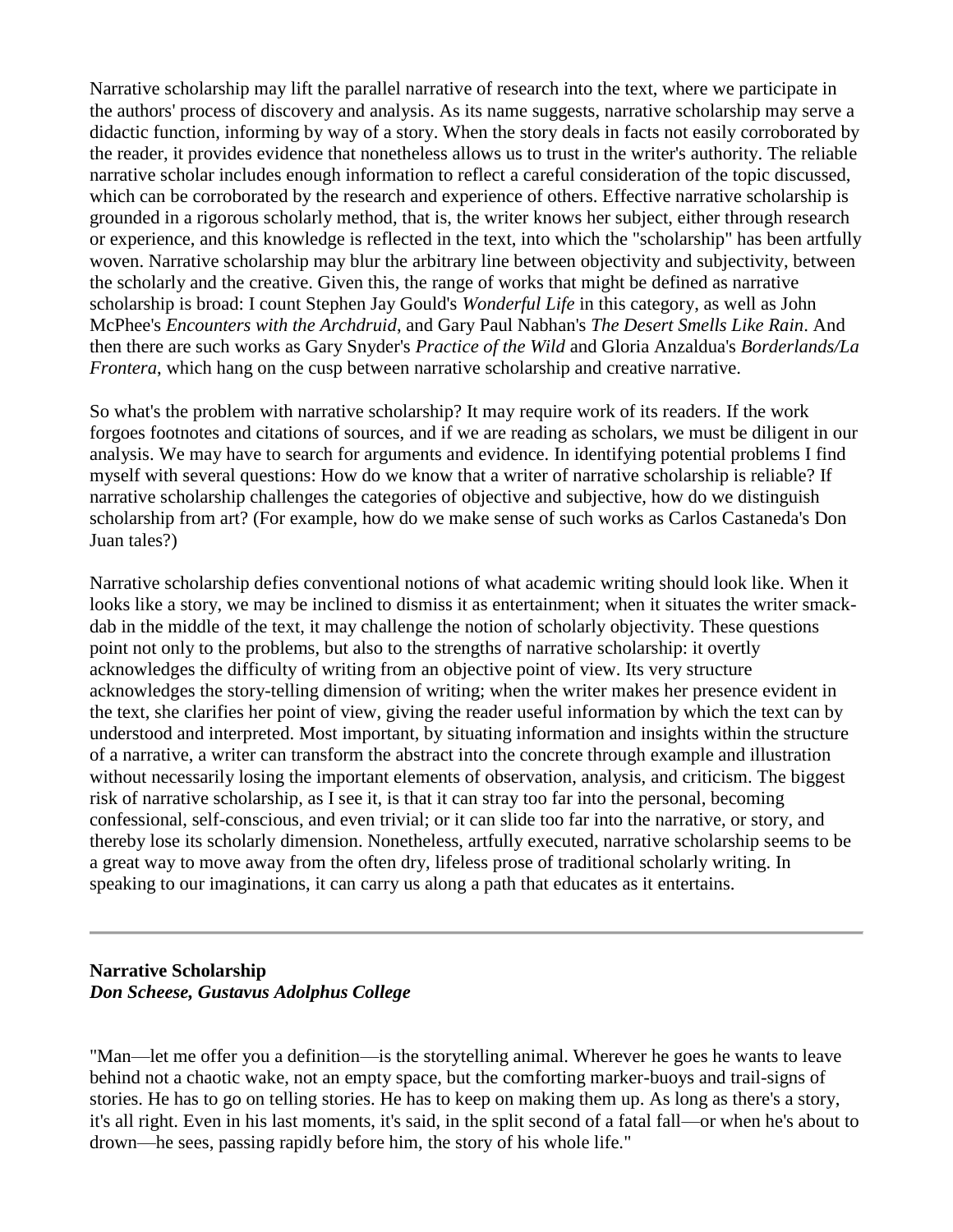This passage, from Graham Swift's *Waterland*, serves as the epigraph to William Cronon's wonderful essay "A Place for Stories: Nature, History, and Narrative" (*Journal of American History* 78.4 [March 1992]:1347-76). To the topic of "Narrative Scholarship" a New Historicist might well respond: "What? Isn't all scholarship narrative? Isn't every explanation of how the world works or human artifacts function a story, one among many possible versions or ways of interpreting things? Isn't everything a text, isn't everyone an interpreter?" Other species may have their own stories to tell, but certainly Graham Swift reveals a fundamental truth about humans: we are a (if not the) storytelling species.

Whether we call what we do "Narrative Scholarship," "Autobiographical Criticism" (see *The Chronicle of Higher Education* 6 May 1992:A8-A9, "New Brand of Scholarship Mixes Experience, Expertise"), or something else, an important distinction has to do with the degree to which the "I" is foregrounded in the scholarship. Personally, I have always been drawn to scholars who reveal how they came at a particular subject, the genesis of their interest in a topic. Some, but certainly not all, of these projects can be labeled "ecocriticism": Jane Tompkins' *Sensational Designs: The Cultural Work of American Fiction, 1790-1860* (Oxford, 1985) and *West of Everything: The Inner Life of Westerns* (Oxford, 1992); Michael Cohen's *The Pathless Way: John Muir and American Wilderness* (Wisconsin, 1984); Belden Lane's *Landscapes of the Sacred: Geography and Narrative in American Spirituality* (Paulist, 1988); and, most recently, Simon Schama's *Landscape and Memory* (Knopf, 1995), in which he tells of the influence of one of his teachers who "always insisted on directly experiencing 'a sense of place,' of using 'the archive of the feet.'"

In my own book, *Nature Writing: The Pastoral Impulse in America* (Twayne, forthcoming 1996) I incorporate "foot notes"—stories about pilgrimages to Walden Pond, Mt. Katahdin, the Sierra, the Mojave Desert, the sand counties of Wisconsin, Arches and Canyonlands National Parks-—in analyzing important works of nature writing. Of the many benefits of ecocriticism based on fieldwork (intellectual, spiritual, physical) I will mention just one: the reminder we receive while out in the predominantly nonhuman world that what we call wilderness contains a civilization other than our own.

There you have it. This is one more story, a story about telling stories based on others' (fellow nature writers' and critics') stories. Whether we return from the woods or finish a book (another kind of journey), we want to tell stories. I have just told another.

# **Ecocriticism with or without Narrative: The Language of Conscious Experience versus the Language of Freefall**

*By Scott Slovic, University of Nevada, Reno*

Seldom does the fallen climber tell his or her own tale. Overburdened by a backpack full of books and distracted by my role as literary critic, I recently forgot my place in the physical world, stepped off a mountain wall, and nearly lost everything. Ecocritics who ignore the worldly context of their reading, of their thinking, do so also at the peril of their lives and language. Language without context, without grounding in experience, means next to nothing. A life without context is impossible.

At the end of July, I traveled with the nature writer Rick Bass to the Shirakami Mountains in northwestern Honshu, a United Nations World Heritage Site, to do a story on wilderness protection in Japan for *Audubon* magazine. There were eight people in our party—all writers, editors, journalists. Our guides were the author and environmental activist Makoto Nebuka and a mountain man known as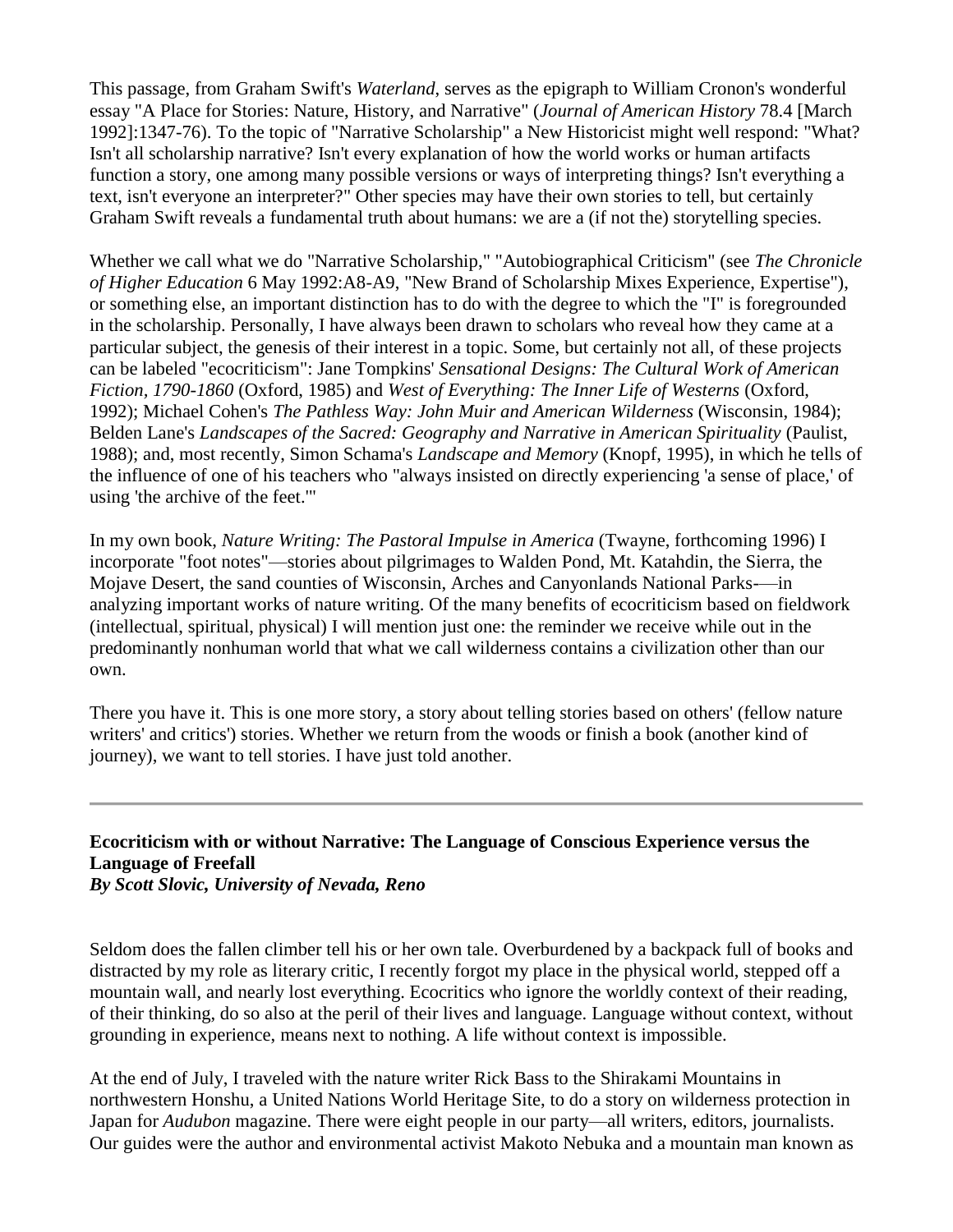"Narita-san." For three days in the virgin beech forests of Shirakami, we sloshed through rivers in special hiking shoes called "chica tabi" with spongy rubber soles and metal spikes, ascended cascading streams, and crawled up mountainsides using scraggly trees and bamboo-like sasa, interwoven with poison ivy, as handholds. The forests were trailless, except for thicketed deer paths. I found myself preoccupied with the other writers' perceptions and with the efforts of Mike Yamashita, the *Audubon* photographer, to document the place and people with his cameras despite Nebuka-san's steady pace. Our expedition was a hall of mirrors, everyone photographing, interviewing, keeping a notebook. I marveled at Rick's ability to take notes on a pocket-sized pad even while wobbling across rivers or pausing on a steep slope. Occasionally, he would say something aloud like, "So many images of light. Sunlight, bright-colored frogs, light on water, light through leaves" or "The strands of the story break apart and reweave themselves--first bears, then the place, and now Nebuka-san himself is emerging as the center." My notebook reflects my impressions of Rick's experience more than my own.

At the end of our second day in the mountains, after ten hours of walking, our guides became disoriented just as it began to get dark. We clambered downhill through a dense thicket of sasa grass, following an apparent animal trail, until we found ourselves looking over the dribbling lip of a narrow waterfall—two hundred feet down. We paused there for another half-hour—Rick took notes and I took notes about his notetaking—as our guides deliberated. The guides figured we could inch our way across the top of the waterfall and along the sheer slope to one side, then climb down to a possible camp site. Back and forth they crawled, scouting out the route. I watched Rick and ate candy. Then it was my turn to go. I was the second person to follow the guides, holding slender sasa stalks and using my spiked shoes to grip the grassy lip on the side of the waterfall. Mike was right behind me. Just as I stepped out from the ledge where we had been resting, Shigeyuki Okajima, the Everest climber and environmental journalist, shouted. "Watch out, Scott! It's slippy, very slippy." Smiling at his Japanese English, I stepped out, felt the earth give way beneath my feet, and realized I was clinging to a tiny, bending tree trunk, dangling over the edge. Without a pack, I might have been able to pull myself up to safety, but I had sixty pounds strapped to my back. My hands slid towards the end of the tree. I had no clear sense of how big the drop-off was. Shige, panicked, was now shouting. "No, no, no!" I glanced silently at him. Then suddenly I was skidding down the grassy upper portion of the cliff, arms outstretched and hands digging into the dirt, clutching for handholds. I slid faster and faster, not knowing when I would sail out from the wall for the final, fatal drop through empty space. Suddenly, the noise changed and I felt my boots and legs scraping rock, my shirt sleeves ripping--and then silence and dizziness. A moment later, Mike came tumbling sideways down the same, eighty-foot section of cliff, pulled down by his camera equipment, grunting and moaning as he splashed into two feet of water, just inches away from me. Soon the water turned red, absorbing the blood from a cut somewhere beneath my jeans. We had landed on a ten-foot ledge in the middle of the narrow waterfall, barely avoiding the jagged wall below.

For ten days after the accident, I watched Rick, Mike, and Nebuka-san photograph clearcuts and roadbuilding just outside the World Heritage Site. I listened to Rick interview a bear biologist at the Historical Museum of Hokkaido, and I accompanied him and a cluster of Japanese ecocritics to the Peace Memorial Park in Hiroshima and to the orange shrine in the inland sea at Miyajima. And I became demoralized about my role as "literary scholar tagging along with actual nature writer." The phrase that kept coming to mind was "third wheel." I was the third wheel during our travels, and perhaps ecocritics were the third wheels of the environmental writing community. Rick had the Audubon assignment, Bruce Allen played a crucial role as translator, and I stood back and watched Rick watch the world. Nobody seemed to mind my presence, but nobody quite understood it, either. I remembered a discussion I had a year ago with Terry Tempest Williams. "So what exactly do you do as an ecocritic?" she asked. "What do you do?" It doesn't seem quite right to tell nature writers, keen to communicate as they are, "Well, I help people understand your work." Writers like Rick Bass and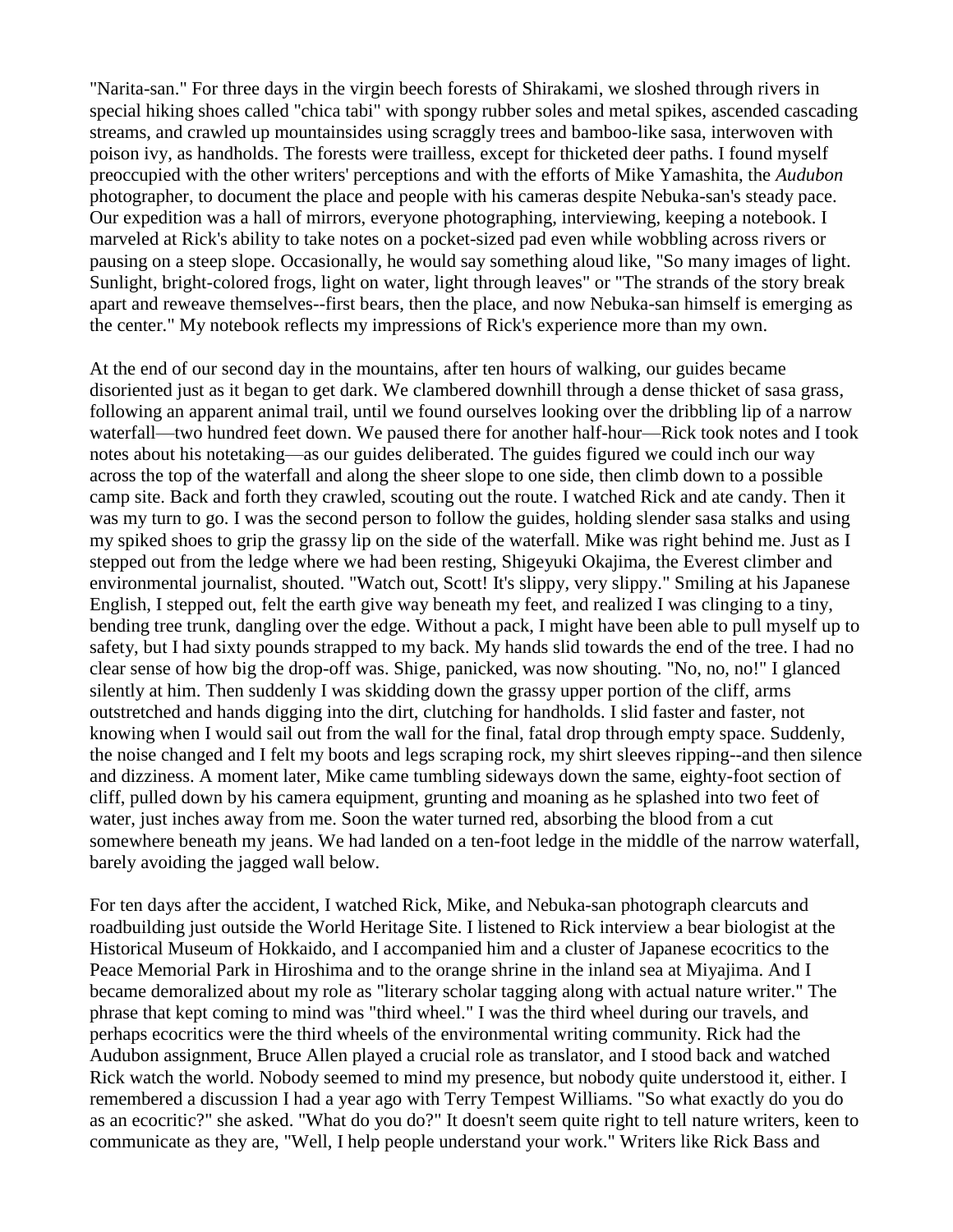Terry Tempest Williams can communicate quite well on their own, without the help of literary scholars. So what is our role, then? Again and again. I come back to the ideas of contextualization and synthesis. Ecocritics, to do something genuinely meaningful, something beyond propping up our own careers by producing unnecessary commentaries on lucid, eloquent literary texts, must offer readers a broader, deeper, and more explicit explanation of how and what environmental literature communicates than the writers themselves, immersed in their particularized narratives, can offer. Crucial to the ecocritical process of pulling things (ideas, texts. authors) together and putting them in perspective is our awareness of who and where we are. Our awareness, literally, of where we stand in the world and why we're writing. Storytelling, combined with clear exposition, produces the most engaging and trenchant scholarly discourse. Nature writers themseIves—Lopez, Pyle, Zwinger, etc. realize this. Ecocritics should take a hint.

Ecocriticism without narrative is like stepping off the face of a mountain—it's the disoriented silence of freefall, the numb, blind rasp of friction descent. To the extent that our scholarship begins with our experiences in and concern for the physical world of nature, we must seek an appropriately grounded, conscious language. The language of stories, charged with emotion and sensation, may be our best bet.

## **Narrative Scholarship** *By Frank Stewart, University of Hawai'i*

The model for the kind of writing I'm interested in, as for many nature writers, is drawn from Henry David Thoreau. His genius, as you know, was a literary way of seeing and talking about the world that synthesized phenomena and feeling, fact and imagination, matter and transcendence—and, we must remember, the rhetorical conventions of fiction, poetry, autobiography, science, and so forth. But at the same time his literary project was an experiment. He felt deeply that his experiment might founder, and this awareness of its provisional successes colored his work; *Walden*'s complex tone combines and synthesizes optimis, with despair, new dawnings with old darknesses. And Thoreau never failed to covet his experimental narrative strategies as much as he coveted his amateur status as a naturalist.

Many of us working within the lines drawn by Thoreau, or writing critical commentaries about others involved in this line of business, hope to retain the freedom bestowed by Thoreau's experimentation (some of us even want to retain an amateur status). And indeed it was important for me, in my discussion of Thoreau in *A Natural History of Nature Writing* (along with my discussions of others who worked in the same experimental ways), not to betray the spirit in which Thoreau wrote. We can hardly profess to admire Thoreau (or to understand him) and then commit the kinds of literary and perceptual sins that appalled him. Or, to put it positively, it is difficult to demonstrate an understanding of his spirit without attempting to incorporate the elements that he transformed into literary art—such as the presence of a first-hand narrator with first-hand experience of nature and the out-of-doors. And most importantly it is helpful, as he showed, to understand and make use of parable. I hope a discussion will follow in the conference about the nature of parable, but most importantly about the ways in which parabolic stories can free us from worn-out and reductive modes of criticism, and move us closer to the direct forms of knowledge that Thoreau pursued.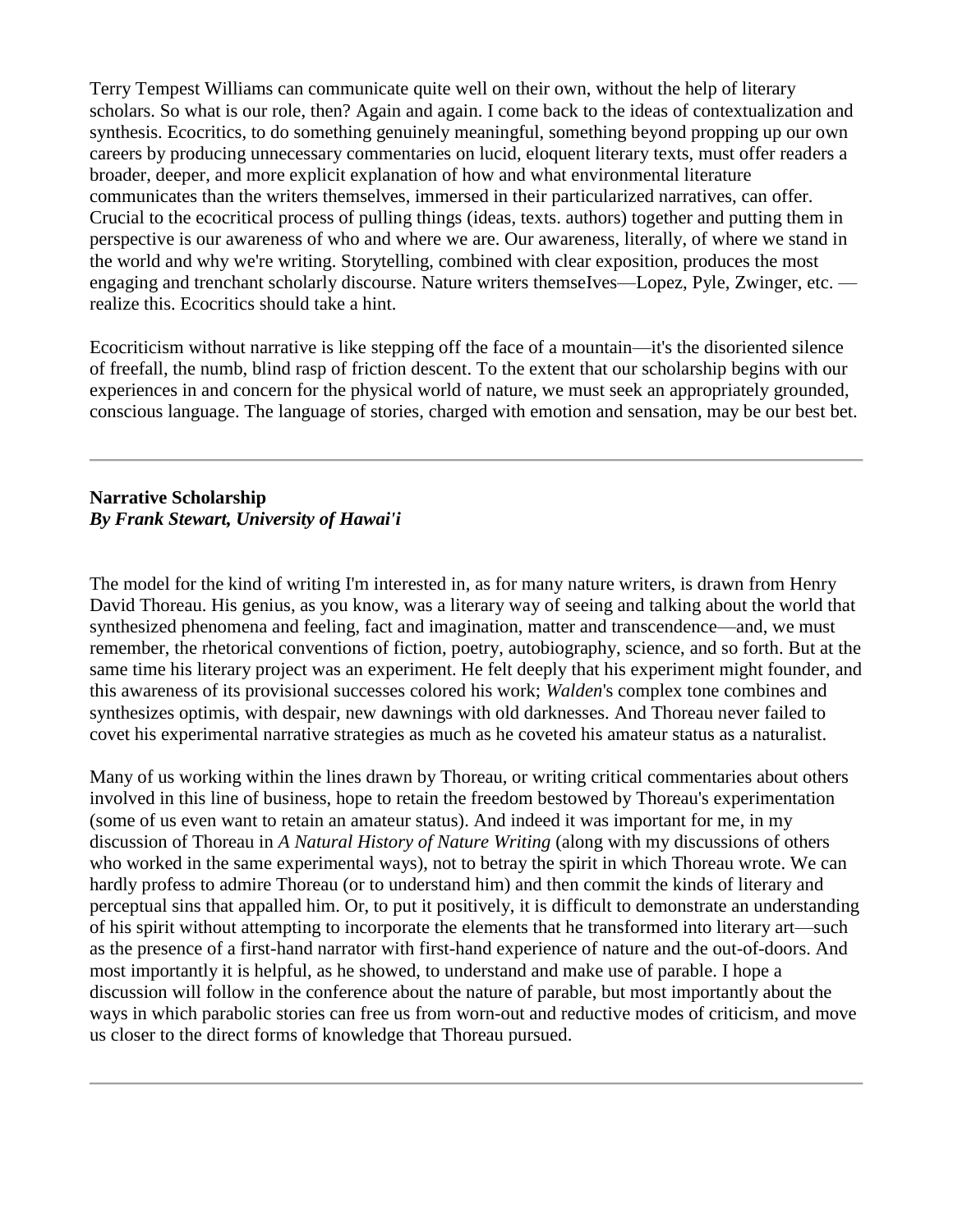#### **Narrative Ecocriticism** *By John Tallmadge, The Union Institute*

I appreciate the opportunity to offer a few thoughts about narrative ecocriticism. I believe it is very pertinent to the study of nature writing especially, and to ecocritical studies generally. It also has wider applicability to the study of any literary works that depend heavily on their referential dimension.

I would define narrative criticism as bringing one's own experience of persons or places to bear upon the interpretation of works where these persons or places figure. For example, to understand Thoreau's "Ktaadn," one would go to the mountain and perhaps follow Thoreau's ascent route at the same time of year and under similar conditions. The narrative of that experience would provide a subjective lens through which to view Thoreau's text. It would not replace other modes of interpretation, but combine with them to give a stereoscopic view. I have proposed a model of narrative criticism that I call "a natural history of reading" (CEA paper, 1992) because it applies the method of the natural historian to encounters with literary works, and with nature writing specifically. Essentially, the method proposes combining two "disciplines," a discipline of erudition that exposes the text's intertextual relations, and a discipline of engagement that exposes the texts grounding in actual nature through the subjective lens of the critic's own experience of the world. A given work of criticism might lean toward discipline or the other. Erudition reflects what we think of as normal or conventional literary study. Engagement reflects the practice of nature writers themselves. It's rare to find the two in perfect balance.

Theoretical and conceptual arguments for such a mode of criticism can be drawn from Barry Lopez's essay "Landscape and Narrative," which posits the truth inherent in the order of the landscape as a reference for the truth of the story. Lawrence Buell's *The Environmental Imagination* argues for a recuperation of the referential dimensions of literary texts: if we are to judge literature from an ecocentric perspective, we must take the referential dimension more seriously than would modern and postmodern literary theory. Sherman Paul's *Hewing to Experience* draws a suggestive analogy between the critic and the explorer reporting from an undiscovered coast. Recent experiments in this mode of criticism include Sean O'Grady's *Pilgrims to the Wild*, John Elder's *Imagining the Earth*, and parts of Sherman Paul's *For Love of the World* as well as my own *Meeting the Tree of Life: A Teacher's Path*.

#### **Teaching and Narrative Scholarship** *By David Taylor, Converse College*

"I was thinking this morning of Thoreau's way of writing, and what a mistake I have made in not heeding it. I am afraid I try to say things in too pretty a way—aim to have the page too smooth, to have it read well. I am too afraid to give the mind a jolt, which is a mistake. Thoreau doesn't care how many jolts he gives—the more, the better—they add zest to a page." (John Burroughs, *Journals*)

"My mother is a fish." (Faulkner, *As I Lay Dying*)

"The quest for an authentic language is pursued within a framework in which language, consciousness, and landscape are interrelated." (J. M. Coetzee, *White Writing: On the Culture of Letters in South Africa*)